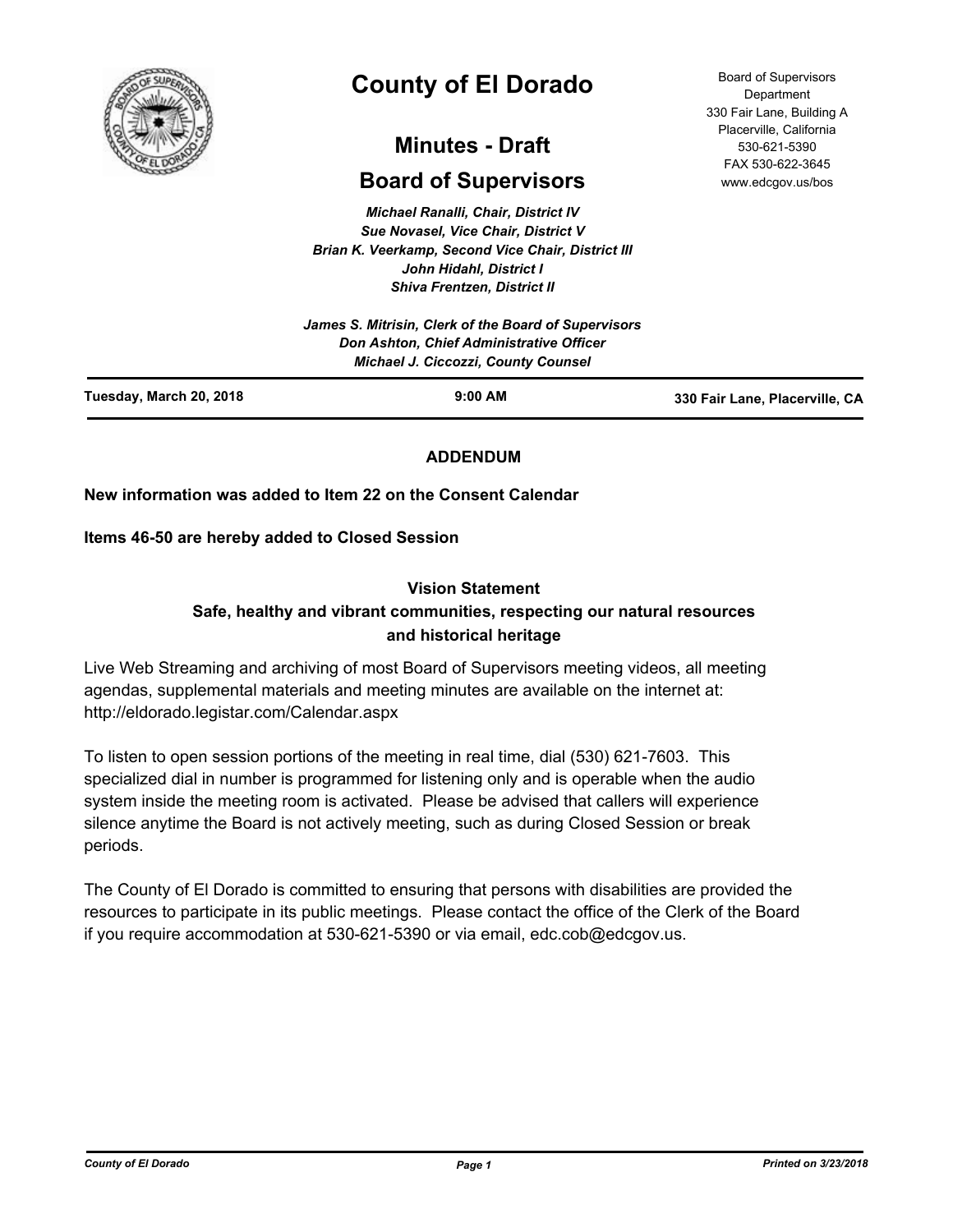#### **Board of Supervisors Minutes - Draft March 20, 2018**

The Board of Supervisors is concerned that written information submitted to the Board the day of the Board meeting may not receive the attention it deserves. The Board Clerk cannot guarantee that any FAX, email, or mail received the day of the meeting will be delivered to the Board prior to action on the subject matter.

The Board meets simultaneously as the Board of Supervisors and the Board of Directors of the Air Quality Management District, In-Home Supportive Services, Public Housing Authority, Redevelopment Agency and other Special Districts.

For Purposes of the Brown Act § 54954.2 (a), the numbered items on this Agenda give a brief description of each item of business to be transacted or discussed. Recommendations of the staff, as shown, do not prevent the Board from taking other action.

Materials related to an item on this Agenda submitted to the Board of Supervisors after distribution of the agenda packet are available for inspection during normal business hours in the public viewing packet located in Building A, 330 Fair Lane, Placerville or in the Board Clerk's Office located at the same address. Such documents are also available on the Board of Supervisors' Meeting Agenda webpage subject to staff's ability to post the documents before the meeting.

# **PROTOCOLS FOR PUBLIC COMMENT**

Public comment will be received at designated periods as called by the Board Chair.

Public comment on items scheduled for Closed Session will be received before the Board recesses to Closed Session.

Except with the consent of the Board, individuals shall be allowed to speak to an item only once.

On December 5, 2017 the Board adopted the following protocol relative to public comment periods:

Time for public input will be provided at every Board of Supervisors meeting. Individuals will have three minutes to address the Board. Individuals authorized by organizations will have three minutes to present organizational positions and perspectives and may request additional time, up to five minutes. At the discretion of the Board, time to speak by any individual may be extended.

A total of 20 minutes will be allocated for public comment during Open Forum and for each agenda item to be discussed. Public comment on certain agenda items designated and approved by the Board may be treated differently with specific time limits per speaker or a limit on the total amount of time designated for public comment. It is the intent of the Board that quasi-judicial matters have additional flexibility depending upon the nature of the issue.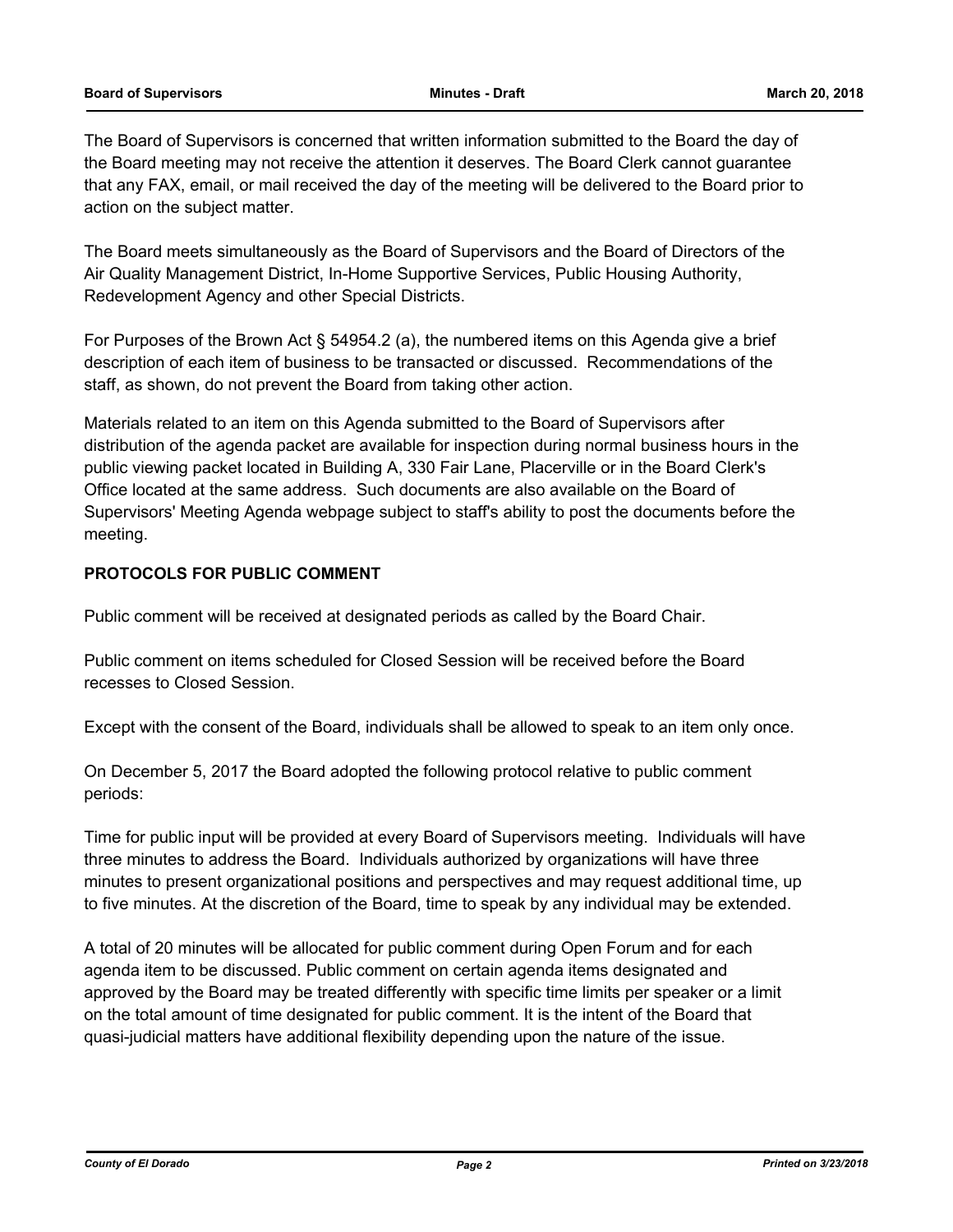Individual Board members may ask clarifying questions but will not engage in substantive dialogue with persons providing input to the Board.

If a person providing input to the Board creates a disruption by refusing to follow Board guidelines, the Chair of the Board may take the following actions.

Step 1. Request the person adhere to Board guidelines. If the person refuses, the Chair may ask the Clerk to turn off the speaker's microphone.

Step 2. If the disruption continues, the Chair may order a recess of the Board meeting.

Step 3. If the disruption continues, the Chair may order the removal of the person from the Board meeting.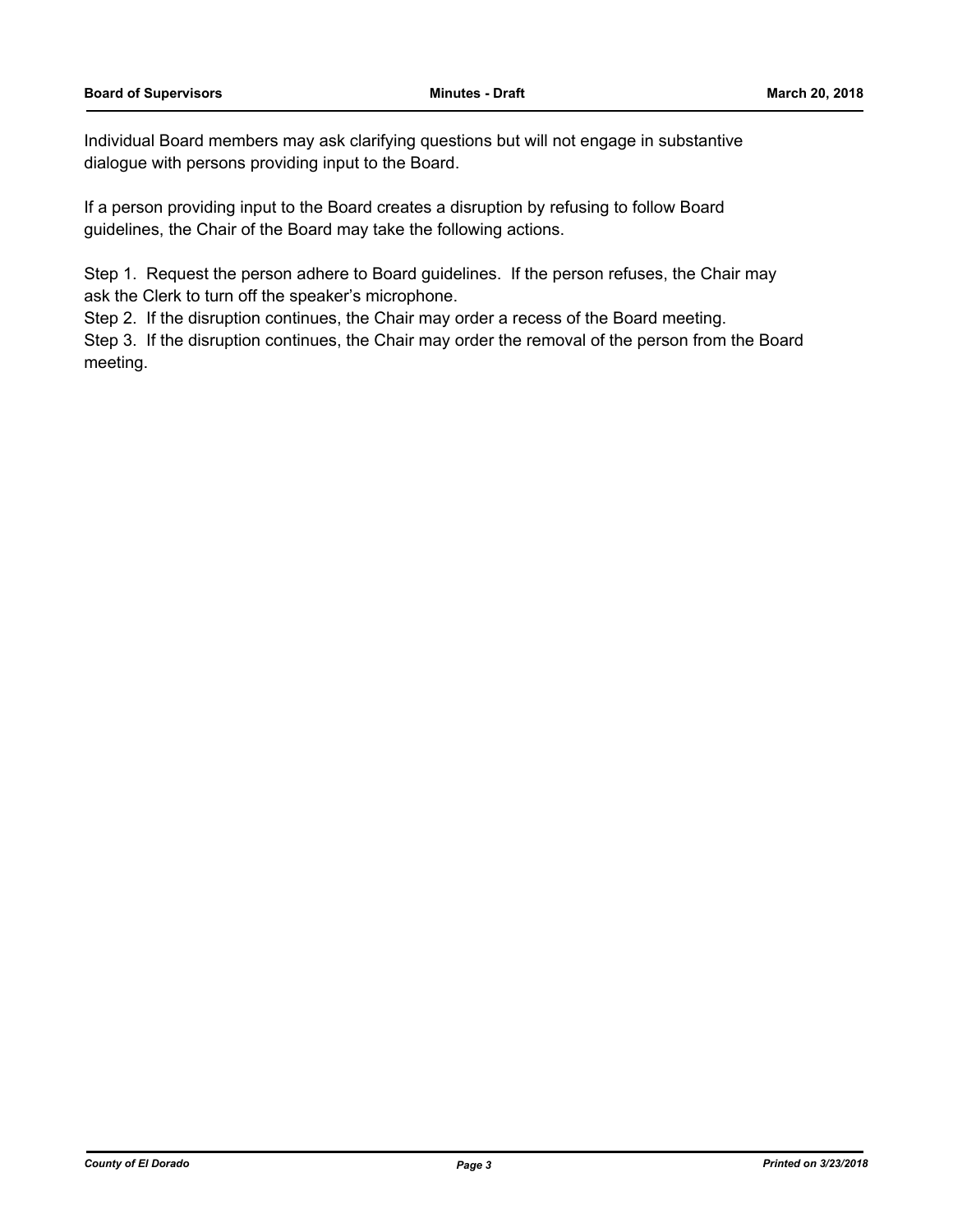#### **9:00 A.M. - CALLED TO ORDER**

Present: 5 - Supervisor Veerkamp, Supervisor Frentzen, Supervisor Ranalli, Supervisor Novasel and Supervisor Hidahl

### **INVOCATION AND PLEDGE OF ALLEGIANCE TO THE FLAG**

**Pastor Dave Cooke of the Cold Springs Community Church gave the Invocation. Supervisor Hidahl led the Pledge of Allegiance to the Flag.**

# **ADOPTION OF THE AGENDA AND APPROVAL OF CONSENT CALENDAR**

#### *Public Comment: K. Mulvane*

**A motion was made by Supervisor Frentzen, seconded by Supervisor HIdahl to Adopt the Agenda and Approve the Consent with the following changes: Pull items 2,12,18,20,30,31 for discussion.**

**Yes:** 5 - Veerkamp, Frentzen, Ranalli, Novasel and Hidahl

The Board may make any necessary additions, deletions or corrections to the agenda including moving items to or from the Consent Calendar and adopt the agenda and the Consent Calendar with one single vote. A Board member may request an item be removed from the Consent Calendar for discussion and separate Board action. At the appropriate time as called by the Board Chair, members of the public may make a comment on matters on the Consent Calendar prior to Board action.

# **OPEN FORUM**

*Public Comment: J. Parson, K. Smith*

Open Forum is an opportunity for members of the public to address the Board of Supervisors on subject matter that is not on their meeting agenda and within their jurisdiction. Public comments during Open Forum are limited to three minutes per person. Individuals authorized by organizations will have three minutes to present organizational positions and perspectives and may request additional time, up to five minutes. The total amount of time reserved for Open Forum is 20 Minutes.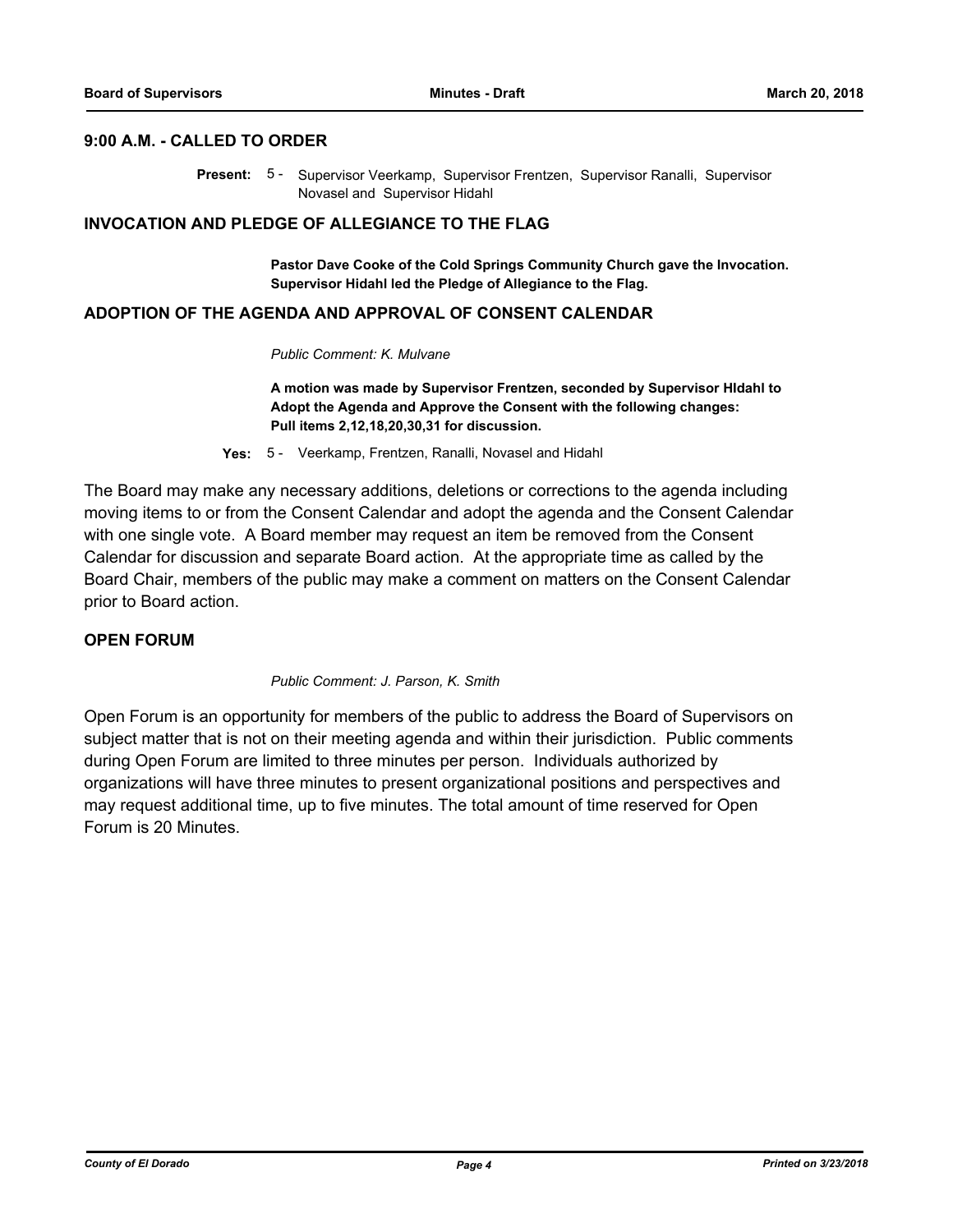# **CONSENT CALENDAR**

**1.** [18-0429](http://eldorado.legistar.com/gateway.aspx?m=l&id=/matter.aspx?key=23774) Clerk of the Board recommending the Board approve the Minutes from the regular meeting of the Board of Supervisors on March 13, 2018.

**This matter was Approved on the Consent Calendar.**

# **GENERAL GOVERNMENT - CONSENT ITEMS**

**2.** [18-0273](http://eldorado.legistar.com/gateway.aspx?m=l&id=/matter.aspx?key=23616) Chief Administrative Office recommending the Board: 1) Approve and authorize the Chair to sign a letter of endorsement supporting the El Dorado County Transportation Commission's grant application for Caltrans Rural Planning Assistance Program, for the development of a Community Transportation Plan for the El Dorado Hills Business Park; and

> 2) To authorize the allocation of up to 155 hours of County staff time, over the course of a year, in support of such efforts, pursuant to Policy A-5 Section II(A)(1) grant endorsements for non-county agencies that include a commitment of County staff time require Board approval.

# **FUNDING:** General Fund.

**A motion was made by Supervisor Frentzen, seconded by Supervisor Veerkamp to Approve this matter.**

- **Yes:** 5 Veerkamp, Frentzen, Ranalli, Novasel and Hidahl
- **3.** [18-0431](http://eldorado.legistar.com/gateway.aspx?m=l&id=/matter.aspx?key=23776) Chief Administrative Office recommending the Board order the Auditor-Controller to disburse \$798,693.13 from the El Dorado Hills County Water District ("District") Fire Impact Mitigation Fee account to the District, or to a District account as designated by the District, to reimburse the District for expansion of Fire Station 84 in order to serve new development within the District.

**FUNDING:** El Dorado Hills County Water District Development Impact Mitigation Fees.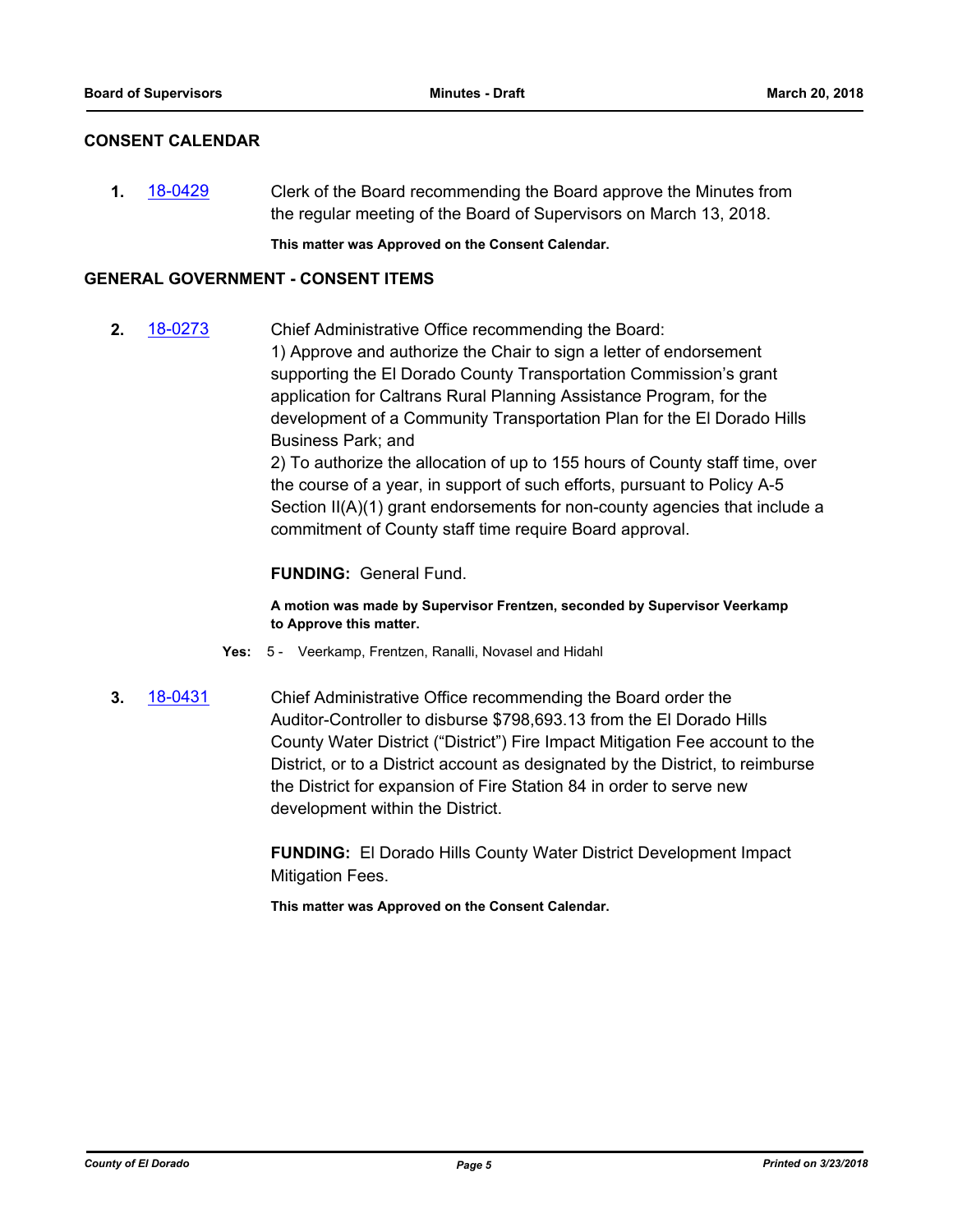**4.** [18-0339](http://eldorado.legistar.com/gateway.aspx?m=l&id=/matter.aspx?key=23682) Chief Administrative Office (CAO), Facilities Division, recommending the Board authorize the Chief Administrative Officer, or designee, to enter into negotiations with the owner(s), or their designated representative, of APN 323-400-16-000 located on Placerville Drive, Placerville and appoint the CAO, or designee, as the real estate negotiator on behalf of the County.

## **FUNDING:** TBD

**This matter was Approved on the Consent Calendar.**

**5.** [18-0423](http://eldorado.legistar.com/gateway.aspx?m=l&id=/matter.aspx?key=23768) Chief Administrative Office, Facilities Division, recommending the Board consider the following:

> 1) Authorize the Chair to sign Facility Use Agreement 2705 between the County and the Military Family Support Group for use of space at 330 Fair Lane (Building 'A') and 360 Fair Lane (Building 'B') for a period of five (5) years, with optional renewal periods, for the purpose of storing donated items intended for local military families and veterans residing in El Dorado County;

2) Make a determination that use of the County's property as described above provides a public benefit; and

3) Authorize the Purchasing Agent, or designee, to execute further documents relating to Facility Use Agreement No. 2705, including future options, and amendments that have no fiscal impact, contingent upon approval by County Counsel and Risk Management.

**FUNDING**: General Fund.

**This matter was Approved on the Consent Calendar.**

**6.** [18-0180](http://eldorado.legistar.com/gateway.aspx?m=l&id=/matter.aspx?key=23522) Chief Administrative Office, Parks Division, recommending the Board approve and authorize the Chair to sign Agreement 2072 with Whitney Environmental Consulting, Inc., doing business as Foothill Associates (Consultant), for a term effective upon execution by both parties and to expire effective two years thereafter, in an amount not to exceed \$70,932 to provide regulatory services for the permitting of the Sacramento Placerville Transportation Corridor-El Dorado County natural trail from Latrobe Road to Missouri Flat Road.

**FUNDING:** Accumulative Capital Outlay Fund.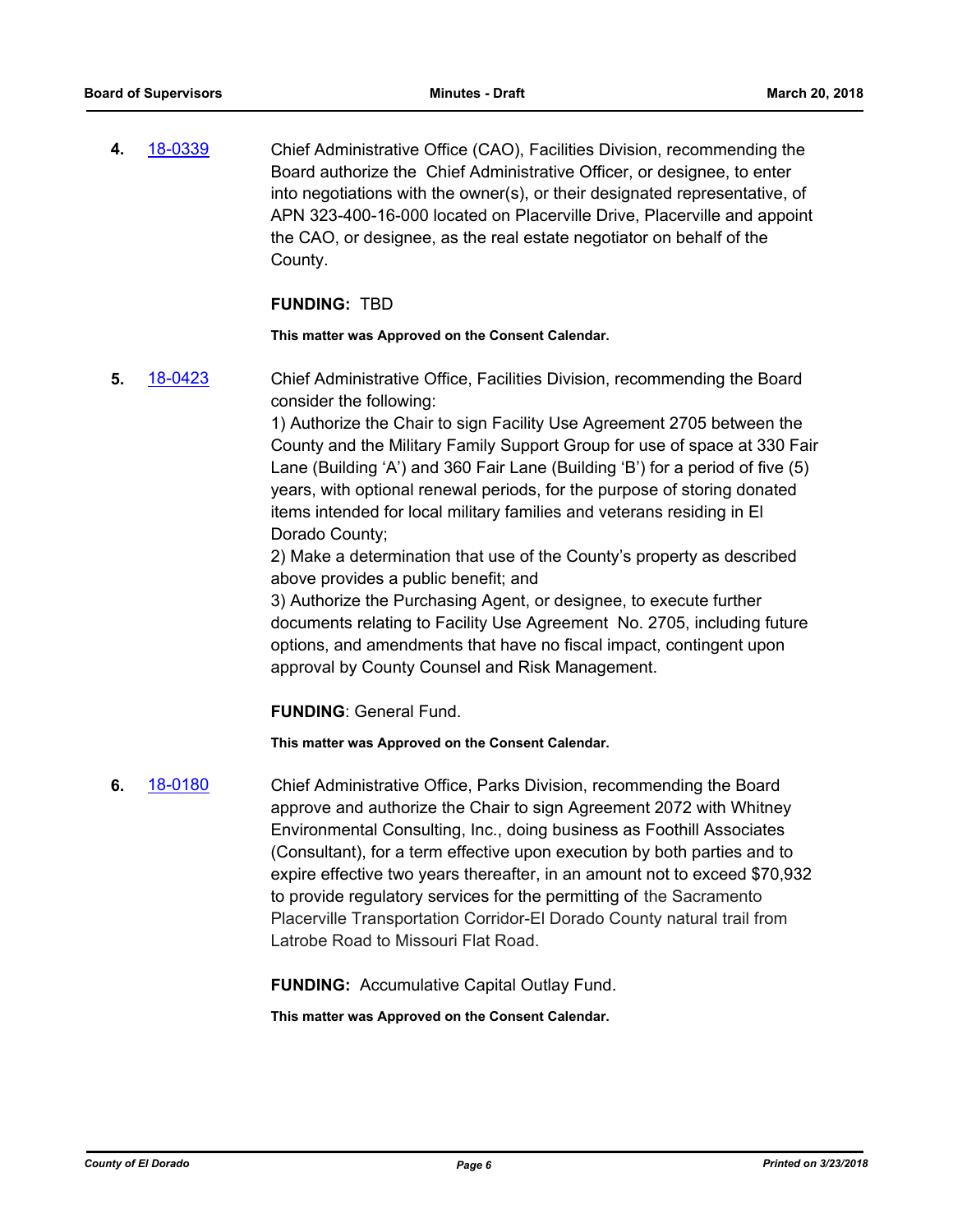**7.** [18-0368](http://eldorado.legistar.com/gateway.aspx?m=l&id=/matter.aspx?key=23711) Chief Administrative Office, Procurement and Contracts Division, recommending the Board declare (3) service weapons as surplus and approve the sale of the weapons to retiring Sheriff Captain Jackie Noren and Sheriff Lieutenant Tim Becker.

> **FUNDING:** The Sheriff's Office will receive the funds paid by the retiring employees.

**This matter was Approved on the Consent Calendar.**

**8.** [18-0383](http://eldorado.legistar.com/gateway.aspx?m=l&id=/matter.aspx?key=23728) Clerk of the Board, based upon the recommendation of the Mental Health Commission, recommending the Board make the following appointment to the Mental Health Commission: Appoint Henry Sandigo, West Slope Council Commission Member (Vacant), Term Expiration 01/01/2021.

**This matter was Approved on the Consent Calendar.**

**9.** [18-0379](http://eldorado.legistar.com/gateway.aspx?m=l&id=/matter.aspx?key=23724) Fish and Game Commission recommending the Board approve the attached budget transfer increasing revenues by \$2,902.53 from use of fund balance and increasing appropriations by \$5,902.53, with \$3,000 transferred from operating transfers for Fiscal Year 2017/18 Sawmill Pond Restocking Project for Fish and Game Preservation. (4/5 vote required)

**FUNDING:** General Fund, Fines, Donations.

**This matter was Approved on the Consent Calendar.**

**10.** [18-0412](http://eldorado.legistar.com/gateway.aspx?m=l&id=/matter.aspx?key=23757) Human Resources Department and Planning and Building Department recommending the Board: 1.) Approve and authorize the Chair to sign Resolution **037-2018** to add 1.0 FTE Deputy Director of Planning position to the Department of Planning and Building and b) adopt the JCN, salary range, and bargaining unit for the Deputy Director of Planning classification; and 2.) Approve and adopt the Deputy Director of Planning class

specification.

**FUNDING:** General Fund (45%) and Grants and User Fees (55%).

**This matter was Approved and Resolution 037-2018 was Adopted upon Approval of the Consent Calendar.**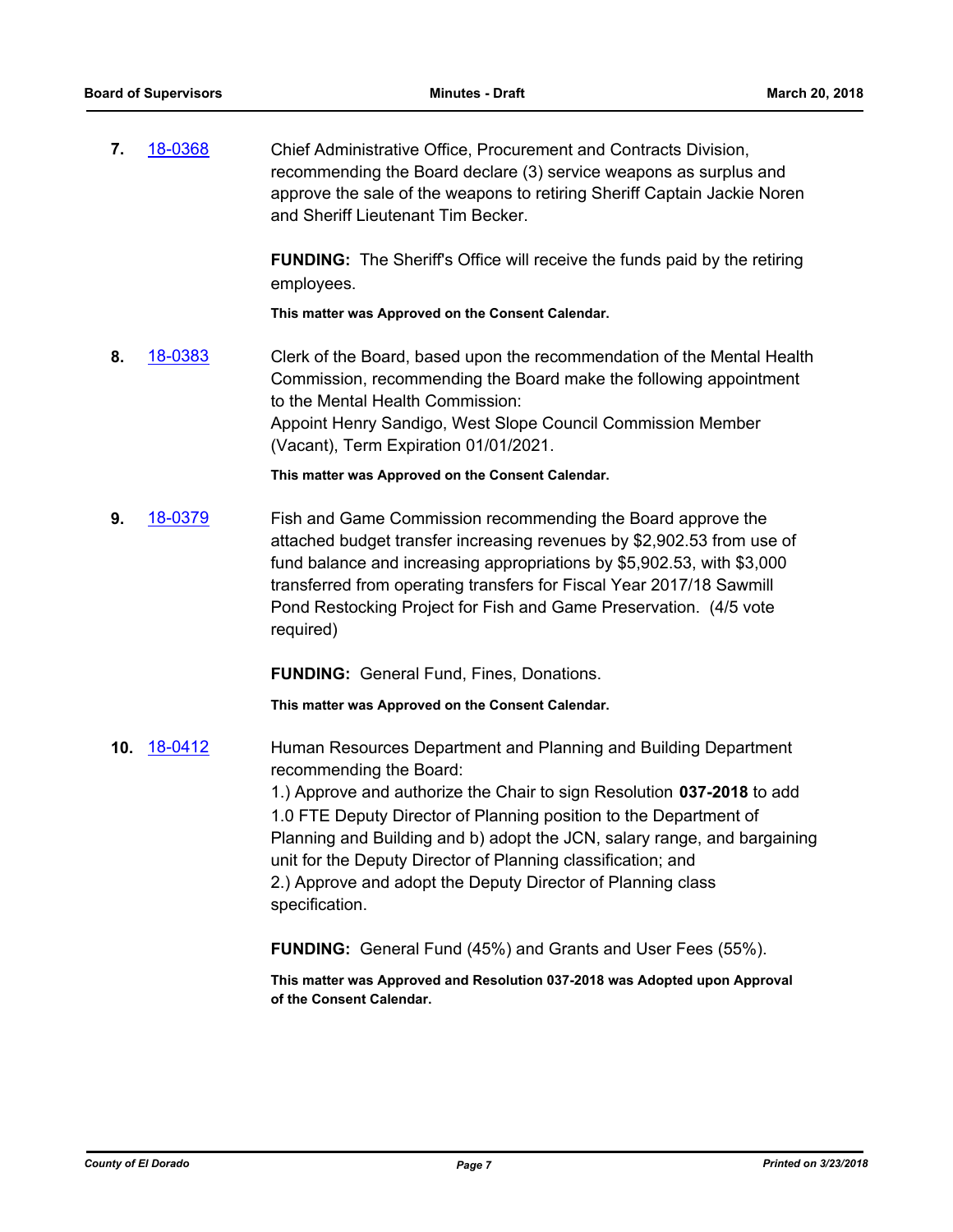**11.** [18-0386](http://eldorado.legistar.com/gateway.aspx?m=l&id=/matter.aspx?key=23731) Information Technologies Department (IT) and Human Resources Department recommending the Board consider the following: 1) Adopt the newly created Information Technology Specialist I/II class specification:

2) Approve and authorize the Chair to sign Resolution **043-2018:**

a) Establishing the job class number, salary range, and bargaining unit designation for the classifications of Information Technology Specialist I and Information Technology Specialist II (flexibly staffed as Information Technology Specialist I/II);

b) Approving the retention of the Information Technology Analyst Trainee/I/II position until April 26, 2018; and

c) Amending the Authorized Personnel Allocation Resolution for the Information Technologies Department to delete 1.0 FTE Information Technology Analyst Trainee/I/II effective April 27, 2018 and adding 1.0 FTE Information Technology Specialist I/II positions.

**FUNDING:** General Fund.

**This matter was Approved and Resolution 043-2018 was Adopted upon Approval of the Consent Calendar.**

**12.** [18-0373](http://eldorado.legistar.com/gateway.aspx?m=l&id=/matter.aspx?key=23718) Information Technologies Department recommending the Board approve and authorize the Purchasing Agent to sign Agreement 2422 with Computer Associates, Inc. (CA) in the amount of \$46,698.15 with an effective date retroactive to July 1, 2017 through June 30, 2018, for the provision of mainframe software maintenance and licensing for the xBC12 Mainframe computer.

> **FUNDING:** General Fund, with cost recovery in future year(s) through the A-87 Cost Plan.

**A motion was made by Supervisor Novasel, seconded by Supervisor Hidahl to Approve this matter. Supervisor Frentzen stated her No vote was due to the contract being retroactive.**

- **Yes:** 4 Veerkamp, Ranalli, Novasel and Hidahl
- **Noes:** 1 Frentzen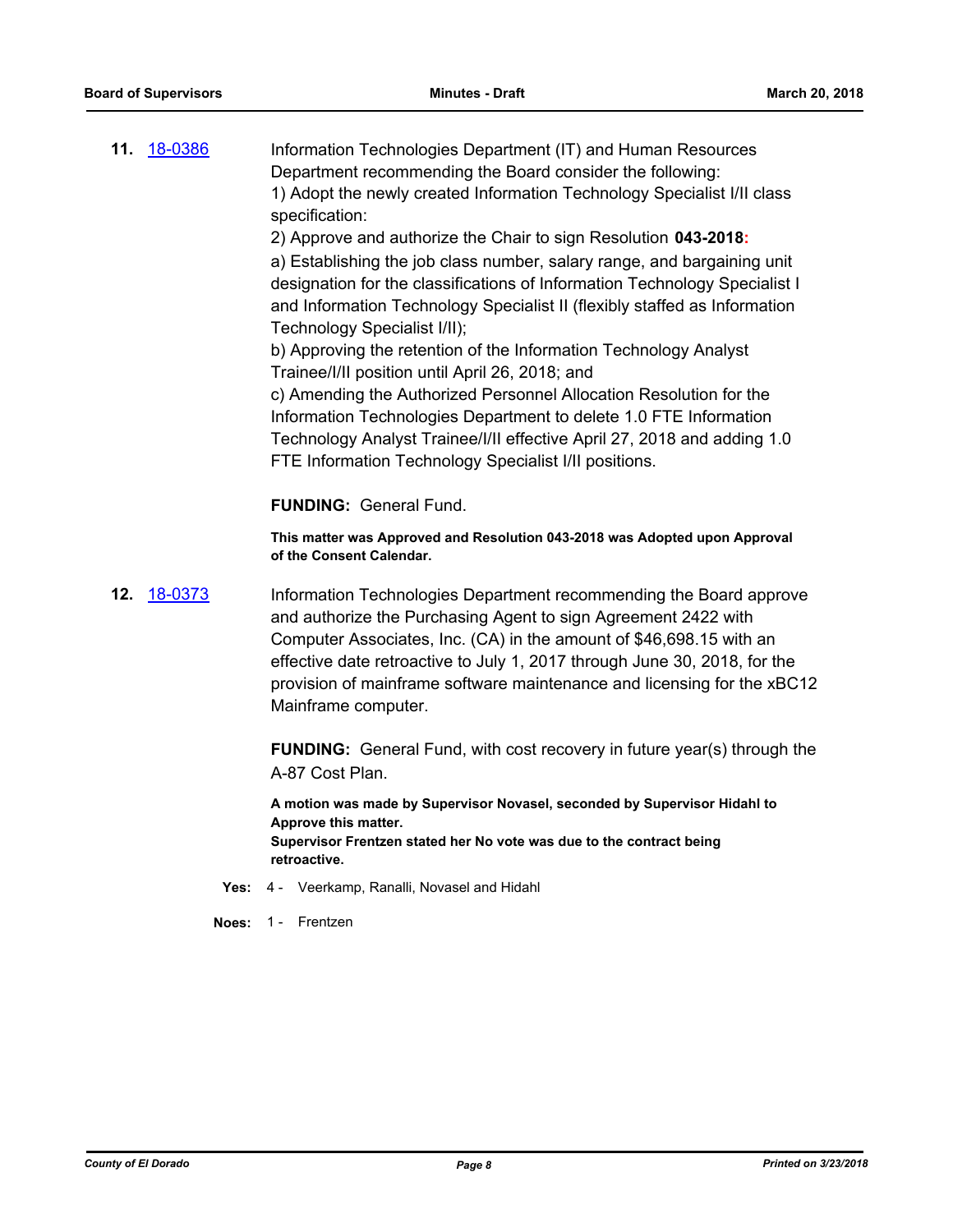**13.** [18-0391](http://eldorado.legistar.com/gateway.aspx?m=l&id=/matter.aspx?key=23736) Supervisor Novasel and Supervisor Frentzen recommending the Board approve **Final Passage** (Second Reading) of Ordinance **5081** amending Title 2, Article XIV to add section 2.20.1100 (et. seq.) to establish a seven (7) member Human Rights Commission for El Dorado County. (Cont. 3/13/18, Item 20)

**FUNDING:** There are no funding or staff resources allocated.

**Ordinance 5081 was Adopted upon Approval of the Consent Calendar.**

**14.** [16-0305](http://eldorado.legistar.com/gateway.aspx?m=l&id=/matter.aspx?key=20961) Supervisor Ranalli recommending the Board find that a state of emergency continues to exist in El Dorado County as a result of unprecedented tree mortality due to drought conditions and related bark beetle infestations. (Cont. 3/13/18, Item 8)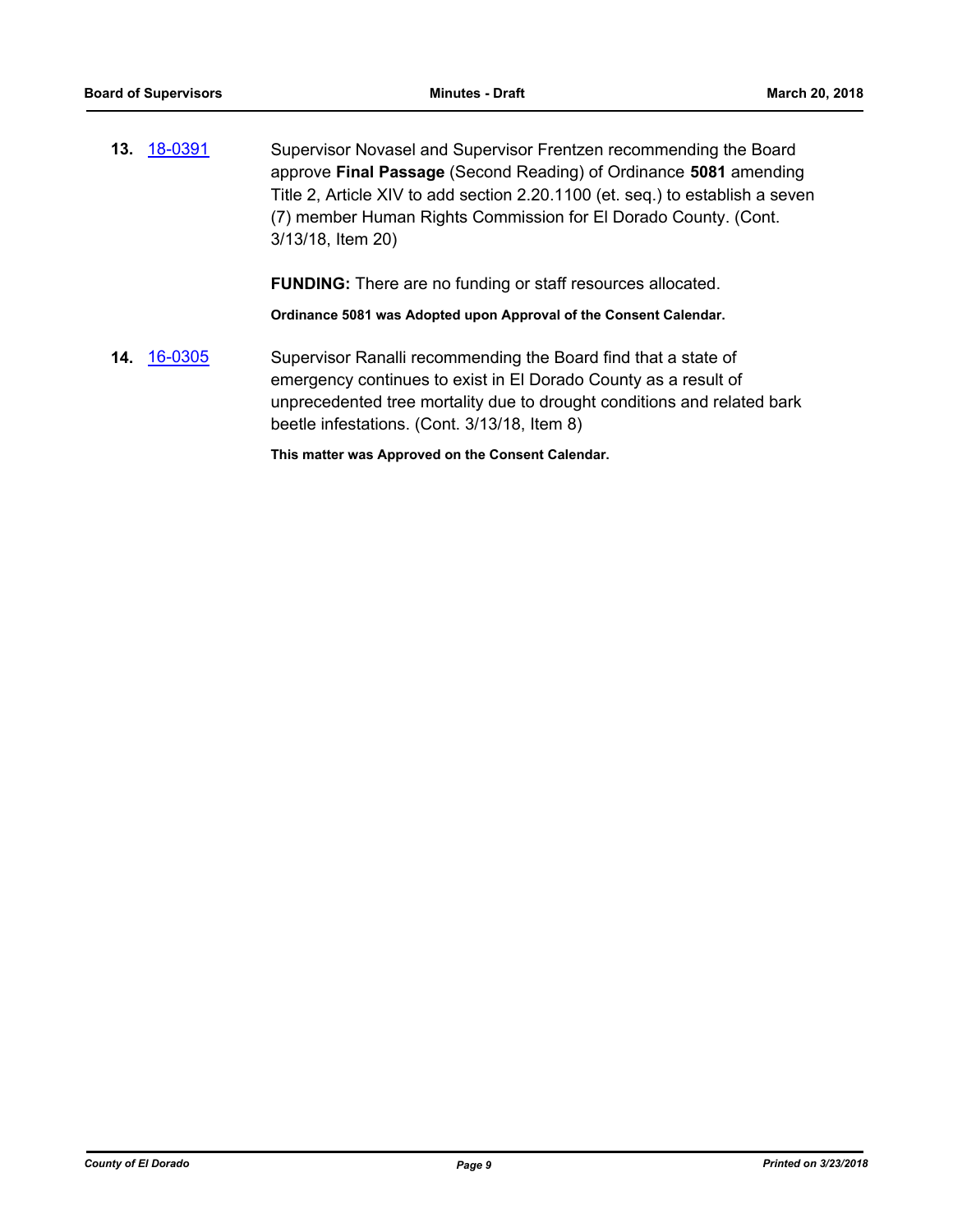#### **HEALTH AND HUMAN SERVICES - CONSENT ITEMS**

**15.** [17-1013](http://eldorado.legistar.com/gateway.aspx?m=l&id=/matter.aspx?key=22957) Health and Human Services Agency recommending the Board: 1) Approve the use of updated Interfacility Transfer (IFT) and Critical Care Transfer (CCT) Permit Application/Agreement boilerplate, to allow the Emergency Medical Services Agency to tender permits to ambulance transportation contractors to provide IFT/CCT services in the non-exclusive areas of the County; and 2) Adopt and authorize the Chair to sign Resolution **032-2018**, which delegates authority to the Health and Human Services Agency Director, or designee, to execute IFT/CCT Permit Application/Agreements, as appropriate; and authorizes the use of future updated Permit Application/Agreements, contingent upon approval by County Counsel and Risk Management.

**FUNDING:** Fee for service.

**This matter was Approved and Resolution 032-2018 was Adopted upon Approval of the Consent Calendar.**

**16.** [17-1354](http://eldorado.legistar.com/gateway.aspx?m=l&id=/matter.aspx?key=23300) Health and Human Services Agency recommending the Board receive and file the El Dorado County Emergency Services Authority annual Financial Audit for Fiscal Year 2015/16.

### **FUNDING:** N/A

**This matter was Approved on the Consent Calendar.**

**17.** [18-0349](http://eldorado.legistar.com/gateway.aspx?m=l&id=/matter.aspx?key=23692) Health and Human Services Agency recommending the Board: 1) Accept the distribution of \$31,147.32 from the Carl R. Locher and Katherine A. Locher Trust to the County of El Dorado Animal Shelter Pet Aid Fund; and 2) Authorize the Health and Human Services Agency Director, or designee, to execute document(s) relating to the distribution from the Carl R. Locher and Katherine A. Locher Trust to the County of El Dorado Animal Shelter Pet Aid Fund.

**FUNDING:** Carl R. Locher and Katherine A. Locher Trust.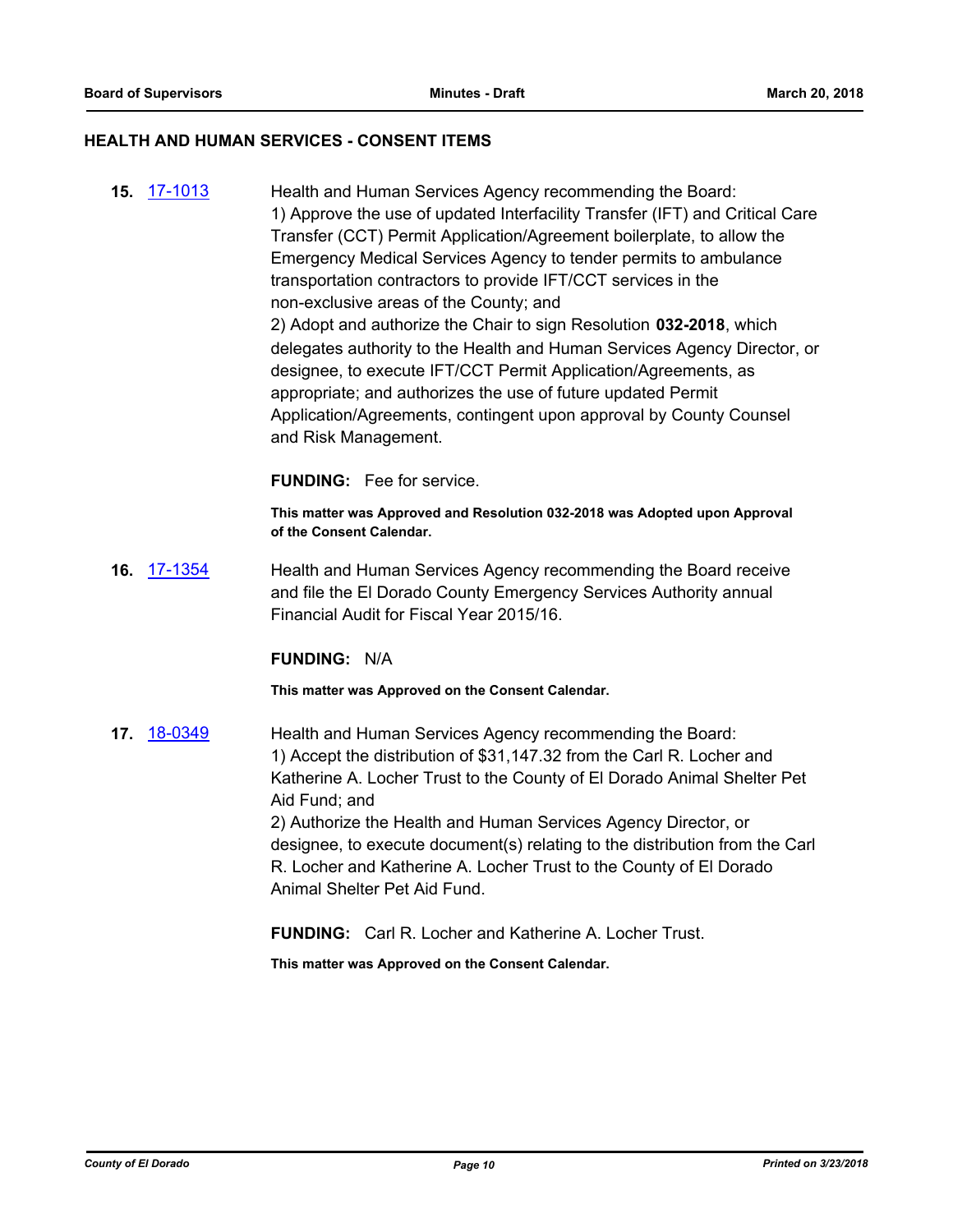## **LAND USE AND DEVELOPMENT - CONSENT ITEMS**

**18.** [18-0066](http://eldorado.legistar.com/gateway.aspx?m=l&id=/matter.aspx?key=23407) Community Development Services, Department of Transportation recommending the Board approve and authorize the Chair to sign First Amendment to Agreement for Services 414-S1510 with Stantec Consulting Services, Inc., modifying the term of the Agreement, it becomes effective upon execution and will terminate three years thereafter, and various administrative details related to their acquisition of North State Resources, Inc., but with no changes to compensation, rate schedule or scope of work which provides California Environmental Quality Act (CEQA)/National Environmental Policy Act (NEPA) environmental clearance and permitting for the Greenstone Road at Slate Creek - Bridge Replacement Project, CIP 77137.

> **FUNDING:** Highway Bridge Program (Federal, 99%) and Regional Surface Transportation Program Exchange Funds (State, 1%).

**A motion was made by Supervisor Veerkamp, seconded by Supervisor Hidahl to Approve this matter and change language to include "will terminate three years thereafter" or upon completion of construction whichever is later.**

- **Yes:** 5 Veerkamp, Frentzen, Ranalli, Novasel and Hidahl
- **19.** [18-0205](http://eldorado.legistar.com/gateway.aspx?m=l&id=/matter.aspx?key=23547) Community Development Services, Department of Transportation recommending the Board approve and authorize the Chair to sign the Second Amendment to Agreement for Services 413-S1511 with Stantec Consulting Services, Inc., modifying various administrative details related to their acquisition of North State Resources, Inc., with no changes to the compensation, rate schedule, term, or scope of work of the Agreement.

**FUNDING:** Highway Bridge Program (Federal, 99%) and Regional Surface Transportation Program Exchange Funds (State, 1%).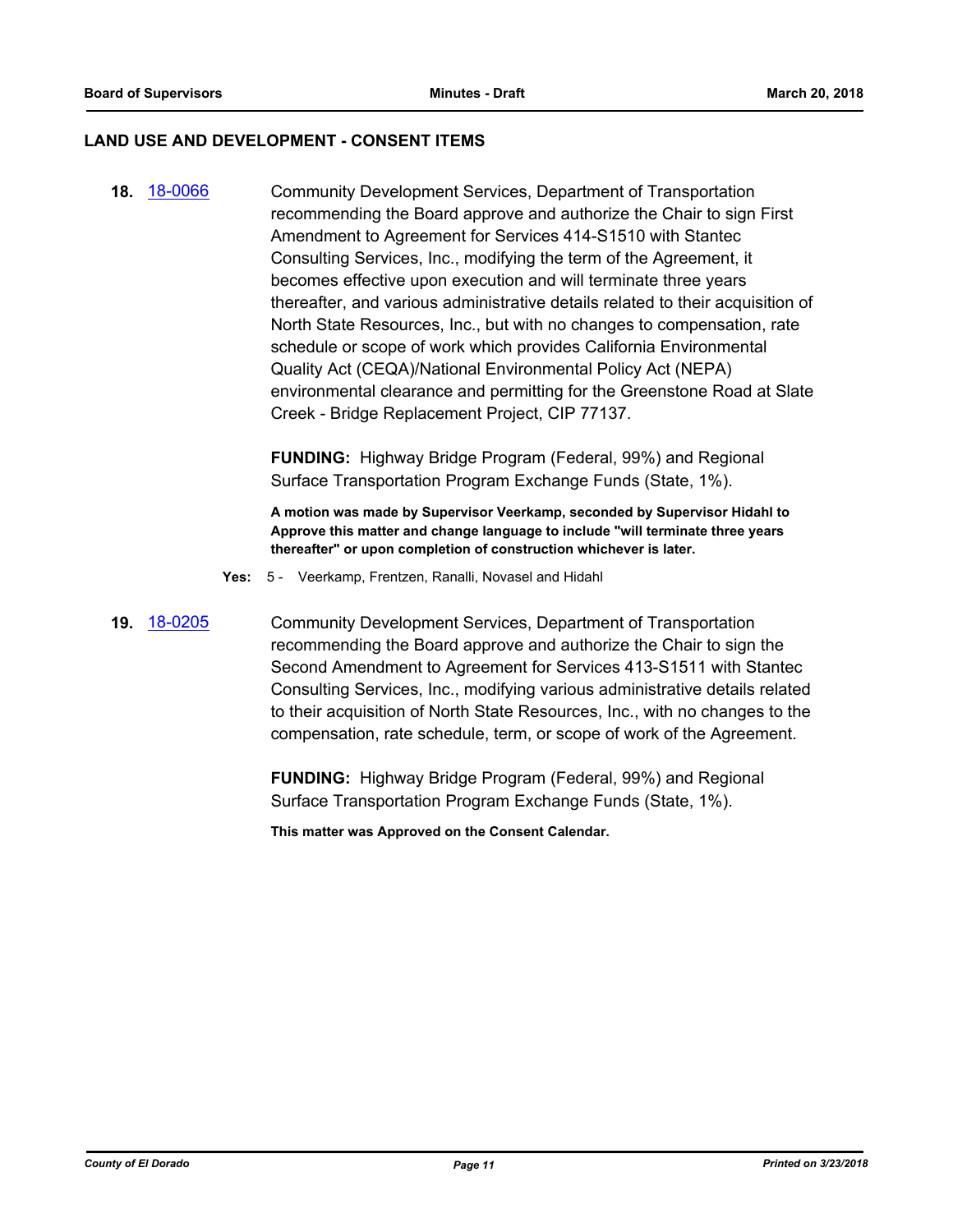**20.** [18-0206](http://eldorado.legistar.com/gateway.aspx?m=l&id=/matter.aspx?key=23548) Community Development Services, Department of Transportation recommending the Board approve and authorize the Chair to sign the Second Amendment to Agreement for Services 415-S1511 with Stantec Consulting Services, Inc., modifying the term of the Agreement, which will became effective upon execution and will terminate three years thereafter, and various administrative details related to their acquisition of North State Resources, Inc., but with no changes to compensation, rate schedule or scope of work which provides California Environmental Quality Act (CEQA)/National Environmental Policy Act (NEPA) environmental clearance and permitting for the Oak Hill Road at Squaw Hollow Creek - Bridge Replacement Project, CIP 77134.

> **FUNDING:** Highway Bridge Program (Federal, 99%) and Regional Surface Transportation Program Exchange Funds (State, 1%).

**A motion was made by Supervisor Veerkamp, seconded by Supervisor Novasel to Approve this matter and change language to include "will terminate three years thereafter" or upon completion of construction whichever is later.**

- **Yes:** 5 Veerkamp, Frentzen, Ranalli, Novasel and Hidahl
- **21.** [18-0217](http://eldorado.legistar.com/gateway.aspx?m=l&id=/matter.aspx?key=23559) Community Development Services, Department of Transportation, recommending the Board approve and authorize the Chair to sign Second Amendment to Agreement for Services 111-S1511 with Stantec Consulting Services, Inc., modifying various administrative details related to their acquisition of North State Resources, Inc. and changing the Contract Administrator, with no changes to the compensation, rate schedule, term, or scope of work of the Agreement which provides on-call environmental review and associated services in support of various Capital Improvement Program projects.

**FUNDING:** Various Capital Improvement Program Funding Sources (including Federal, State, and Local funds).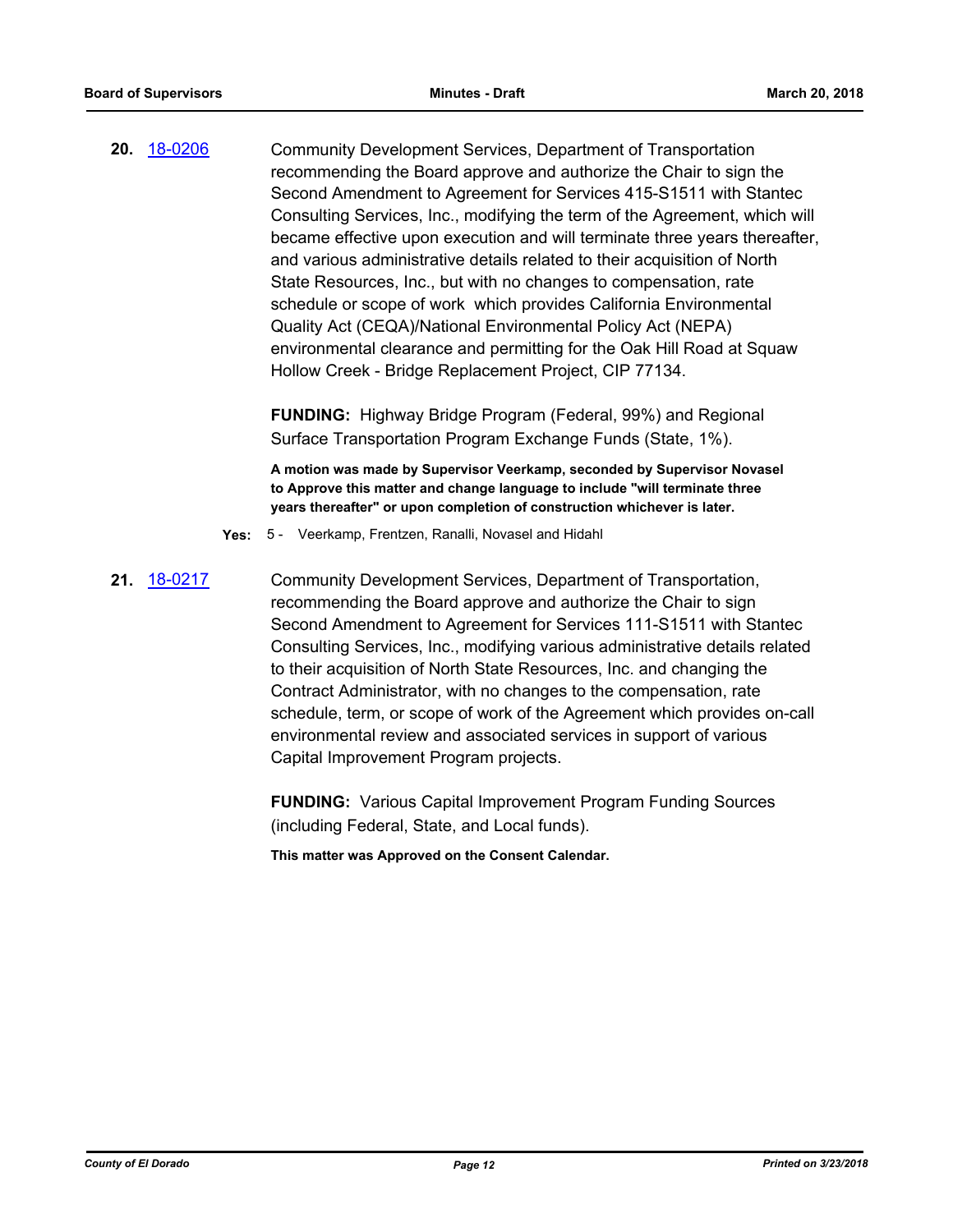| <u>18-0304</u> | Community Development Services, Department of Transportation,<br>recommending the Board consider the following pertaining to the Tree<br>Mortality Project Phase III, Contract 2423, PW 17-31208:<br>1) Award the Contract to Joe Benigno Tree Service who submitted the<br>lowest responsive, responsible bid of \$244,593.00 the lowest responsive,<br>responsible bidder; said bidder to be determined after the bid opening-<br>scheduled for March 7, 2018;<br>2) Approve and authorize the Chair to sign the Contract; and<br>3) Authorize the Department of Transportation Director to sign an Escrow<br>Agreement, if requested by the Contractor and in accordance with Public<br>Contract Code Section 22300, for the purpose of holding Contract<br>retention funds. |
|----------------|---------------------------------------------------------------------------------------------------------------------------------------------------------------------------------------------------------------------------------------------------------------------------------------------------------------------------------------------------------------------------------------------------------------------------------------------------------------------------------------------------------------------------------------------------------------------------------------------------------------------------------------------------------------------------------------------------------------------------------------------------------------------------------|
|                | <b>FUNDING:</b> California Disaster Assistance Act Funds (75% - State) and<br>General Fund (25% - Local).                                                                                                                                                                                                                                                                                                                                                                                                                                                                                                                                                                                                                                                                       |
|                | This matter was Approved on the Consent Calendar.                                                                                                                                                                                                                                                                                                                                                                                                                                                                                                                                                                                                                                                                                                                               |
| 18-0344        | Community Development Services, Planning and Building Department,<br>Long Range Planning, recommending the Board receive and file the 2017<br>General Plan Annual Progress Report for submittal to the California<br>Governor's Office of Planning and Research.                                                                                                                                                                                                                                                                                                                                                                                                                                                                                                                |
|                | This matter was Approved on the Consent Calendar.                                                                                                                                                                                                                                                                                                                                                                                                                                                                                                                                                                                                                                                                                                                               |
| 18-0282        | Planning and Building Department, Long Range Planning, recommending<br>the Board receive and file the 2017 Annual Housing Element<br>Implementation Progress Report for submittal to the California<br>Department of Housing and Community Development.                                                                                                                                                                                                                                                                                                                                                                                                                                                                                                                         |
|                | <b>FUNDING: N/A</b>                                                                                                                                                                                                                                                                                                                                                                                                                                                                                                                                                                                                                                                                                                                                                             |
|                | This matter was Approved on the Consent Calendar.                                                                                                                                                                                                                                                                                                                                                                                                                                                                                                                                                                                                                                                                                                                               |
| 18-0369        | Surveyor's Office recommending the Board adopt and authorize the Chair<br>to sign Resolution 034-2018 for Abandonment of Easement 17-005 to<br>abandon public utility easements on Lots 384 and 382 of "Waterford Unit<br>5", recorded at Book G of Subdivisions at Page 133, identified as<br>Assessor's Parcel Numbers 110-253-12 and 110-253-10.<br>Resolution 034-2018 was Adopted upon Approval of the Consent Calendar.                                                                                                                                                                                                                                                                                                                                                   |
|                |                                                                                                                                                                                                                                                                                                                                                                                                                                                                                                                                                                                                                                                                                                                                                                                 |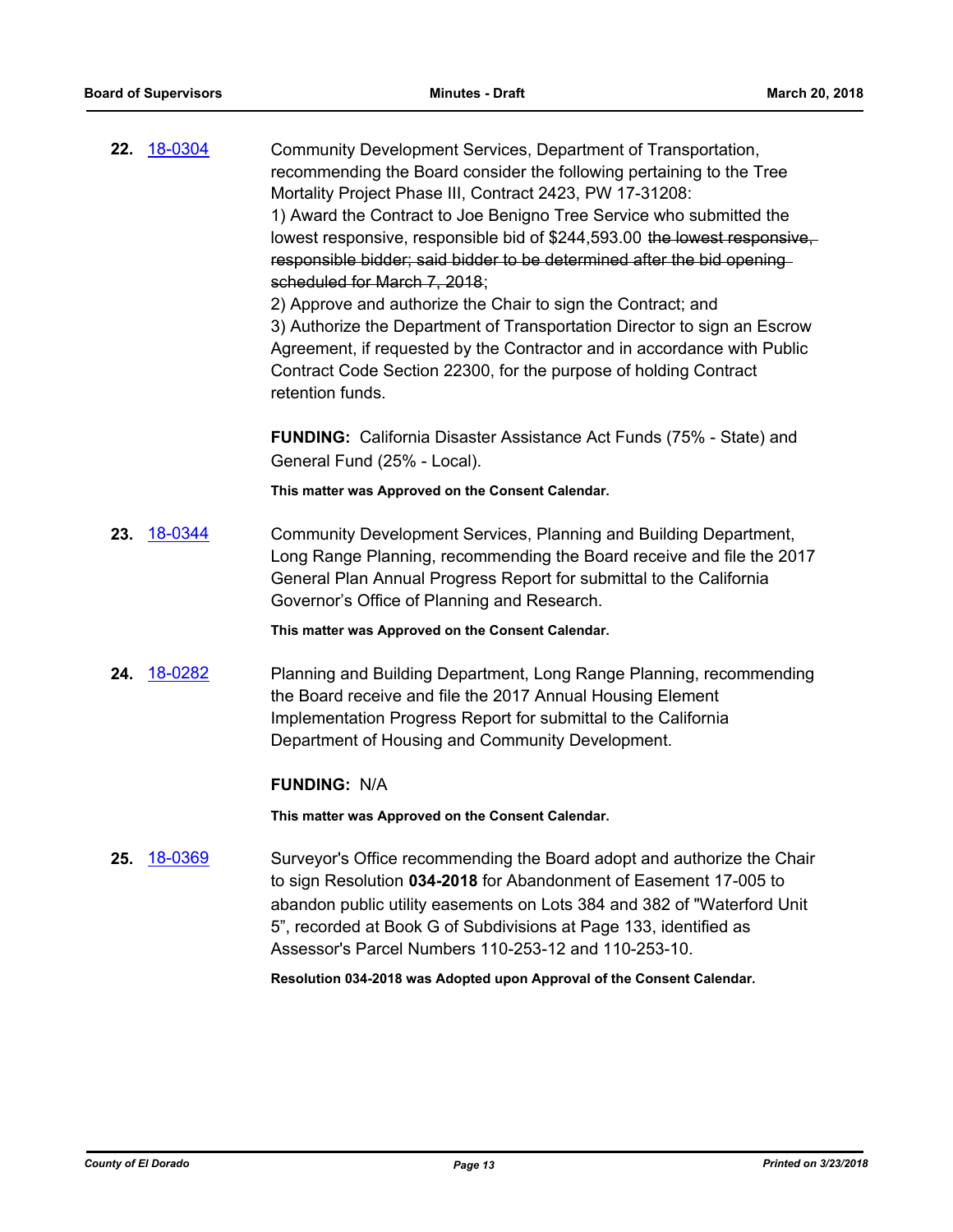**26.** [18-0370](http://eldorado.legistar.com/gateway.aspx?m=l&id=/matter.aspx?key=23714) Surveyor's Office recommending the Board adopt and authorize the Chair to sign Resolution **035-2018** for Abandonment of Easement 18-001 to abandon a portion of the public utility and drainage easement on Lots 39 and 40 of "Park Village Unit 7", recorded at Book G of Subdivisions at Page 56. Current parcel is identified as Assessor's Parcel Number 120-391-14 and further identified as Parcel 3 of the Parcel Map recorded in Book 38 of Parcel Maps at Page 130.

**Resolution 035-2018 was Adopted upon Approval of the Consent Calendar.**

**27.** [18-0381](http://eldorado.legistar.com/gateway.aspx?m=l&id=/matter.aspx?key=23726) Surveyor's Office recommending the Board: Adopt Resolution **033-2018** for Abandonment of Easement 18-003 to abandon a public utility easement on Lot 164 of "Oak Tree Village - No. 4", recorded at Book G of Subdivisions at Page 113, identified as Assessor's Parcel 125-625-01.

**Resolution 033-2018 was Adopted upon Approval of the Consent Calendar.**

**28.** [18-0382](http://eldorado.legistar.com/gateway.aspx?m=l&id=/matter.aspx?key=23727) Surveyor's Office recommending the Board adopt and authorize the Chair to sign Resolution **031-2018** for Abandonment of Easement 18-004 to abandon a public utility easement on Lot 150 of "Oak Tree Village - 4", recorded at Book G of Subdivisions at Page 113, identified as Assessor's Parcel 125-623-05.

**Resolution 031-2018 was Adopted upon Approval of the Consent Calendar.**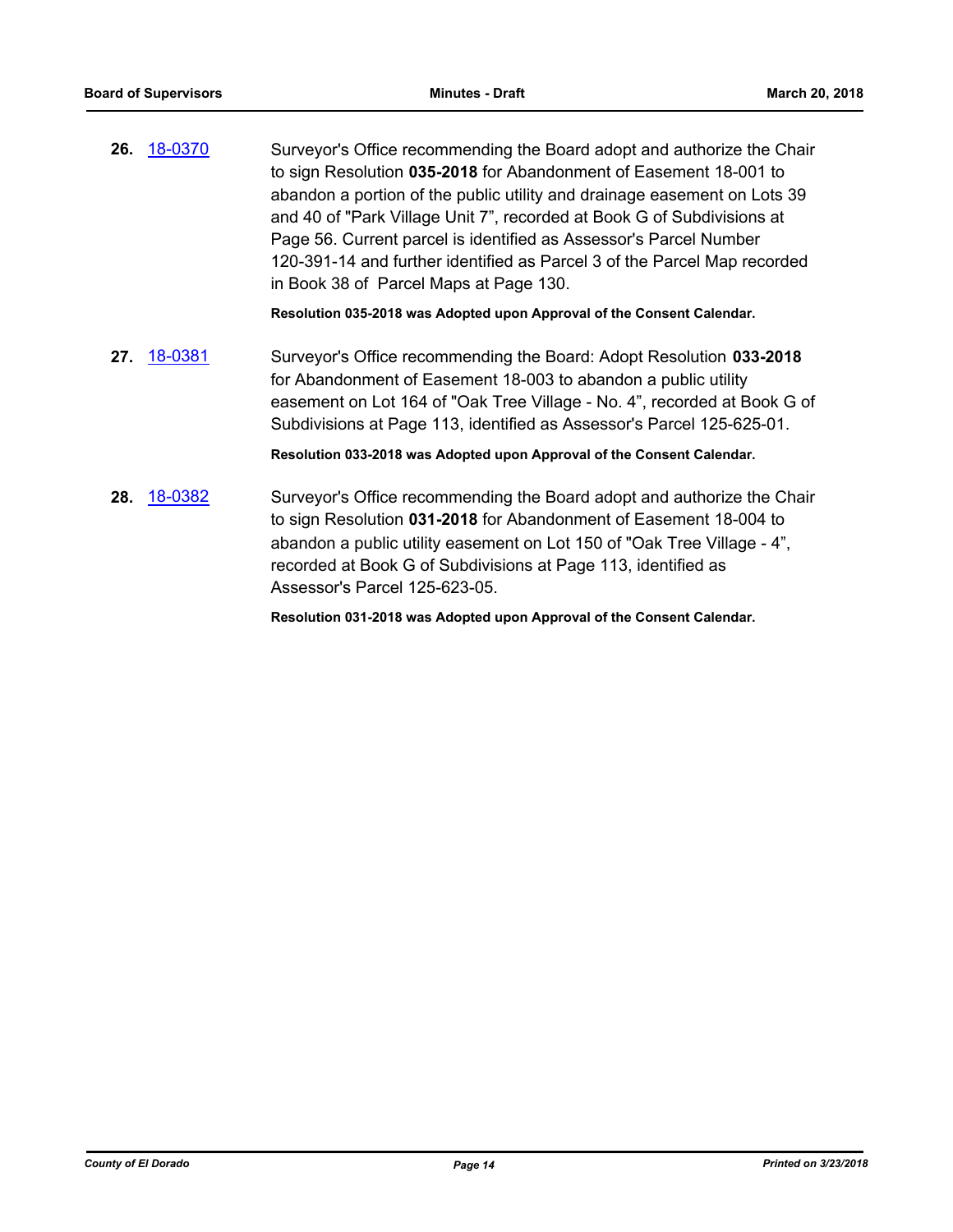#### **LAW AND JUSTICE - CONSENT ITEMS**

**29.** [18-0260](http://eldorado.legistar.com/gateway.aspx?m=l&id=/matter.aspx?key=23603) District Attorney recommending the Board approve and authorize the Chair to sign Agreement 810 with LexisNexis to provide public and commercial database searches and on-line jury instructions with a term of April 1, 2018 through March 31, 2023, in the amount of \$152,305 for the five-year period.

**FUNDING:** General Fund.

**This matter was Approved on the Consent Calendar.**

**30.** [18-0333](http://eldorado.legistar.com/gateway.aspx?m=l&id=/matter.aspx?key=23676) Sheriff's Office recommending the Board approve and authorize the County Purchasing Agent to sign Agreement for Services 2376 with Western Sign Company Inc., for design, application, and removal services for graphics, signage, and lettering on Sheriff's Office vehicles, for a not-to-exceed amount of \$63,000, with a retroactive effective date of February 2, 2018, and a three year term expiring February 1, 2021.

**FUNDING:** General Fund.

**A motion was made by Supervisor Veerkamp, seconded by Supervisor Hidahl to Approve this matter. Supervisor Frentzen stated her No vote was due to the contract being retroactive.**

- **Yes:** 4 Veerkamp, Ranalli, Novasel and Hidahl
- **Noes:** 1 Frentzen
- **31.** [18-0278](http://eldorado.legistar.com/gateway.aspx?m=l&id=/matter.aspx?key=23621) Sheriff's Office recommending the Board approve and authorize the Chair to sign a Cooperative Service Agreement with the El Dorado County Fire Protection District for medical support for the El Dorado Sheriff's Office (EDSO) Special Weapons And Tactics (SWAT) Team by providing Tactical Medics (TMs) who are paramedics specially trained and qualified to provide medical support to the EDSO SWAT Team during call-outs/missions and training, with the term retroactive to September 23, 2017 and continuing through September 22, 2019, and renewed annually at the election of the parties. The cost for Fire Protection District TMs is up to \$27.87 per regular hour and \$41.81 per overtime hour. The total not to exceed of this Agreement is \$40,000. (Est. Time: 5 Min.)

**FUNDING:** General Fund.

**A motion was made by Supervisor Hidahl, seconded by Supervisor Veerkamp to Approve this matter. Supervisor Frentzen stated her No vote was due to the contract being retroactive.**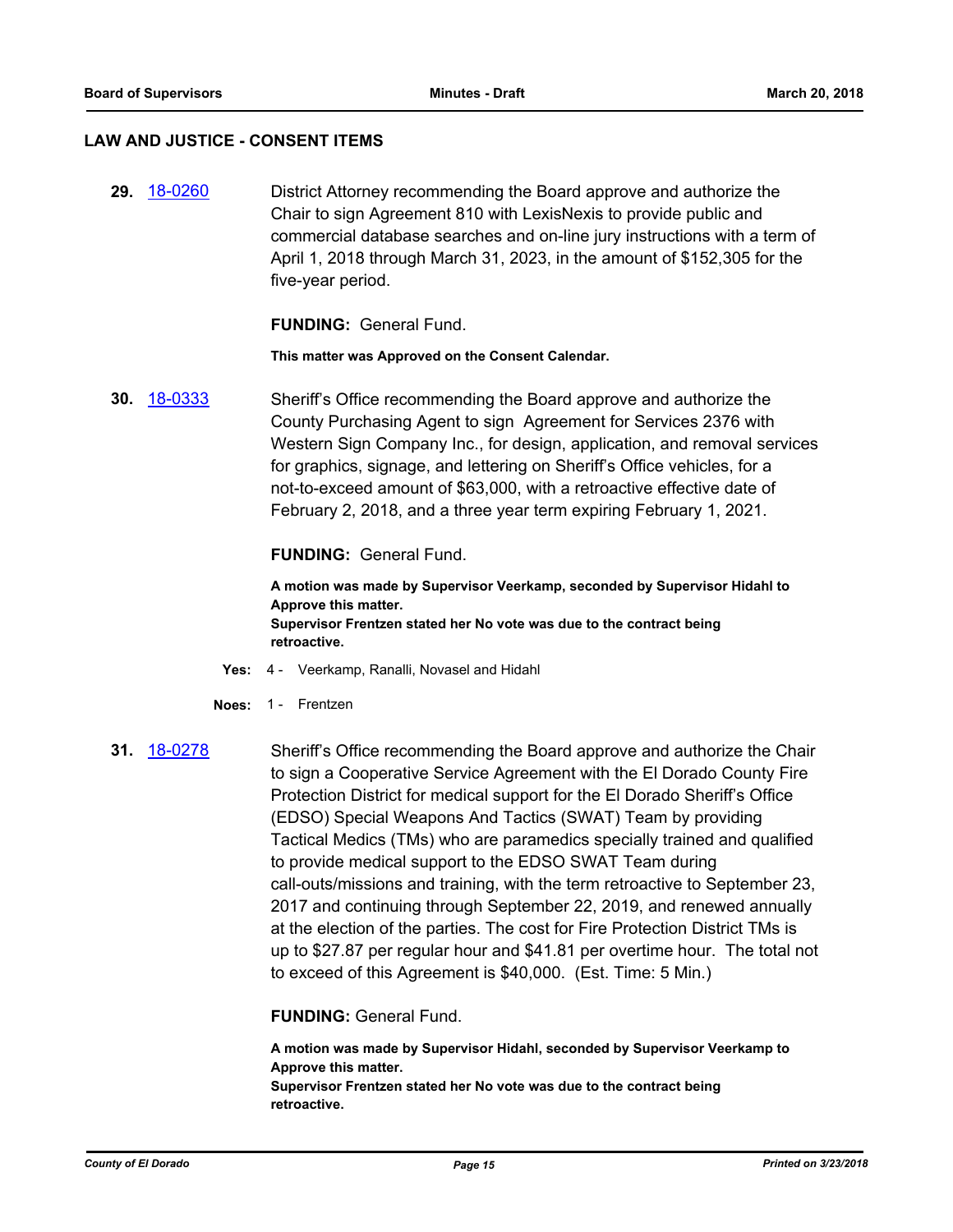**Yes:** 4 - Veerkamp, Ranalli, Novasel and Hidahl

**Noes:** 1 - Frentzen

# **END CONSENT CALENDAR**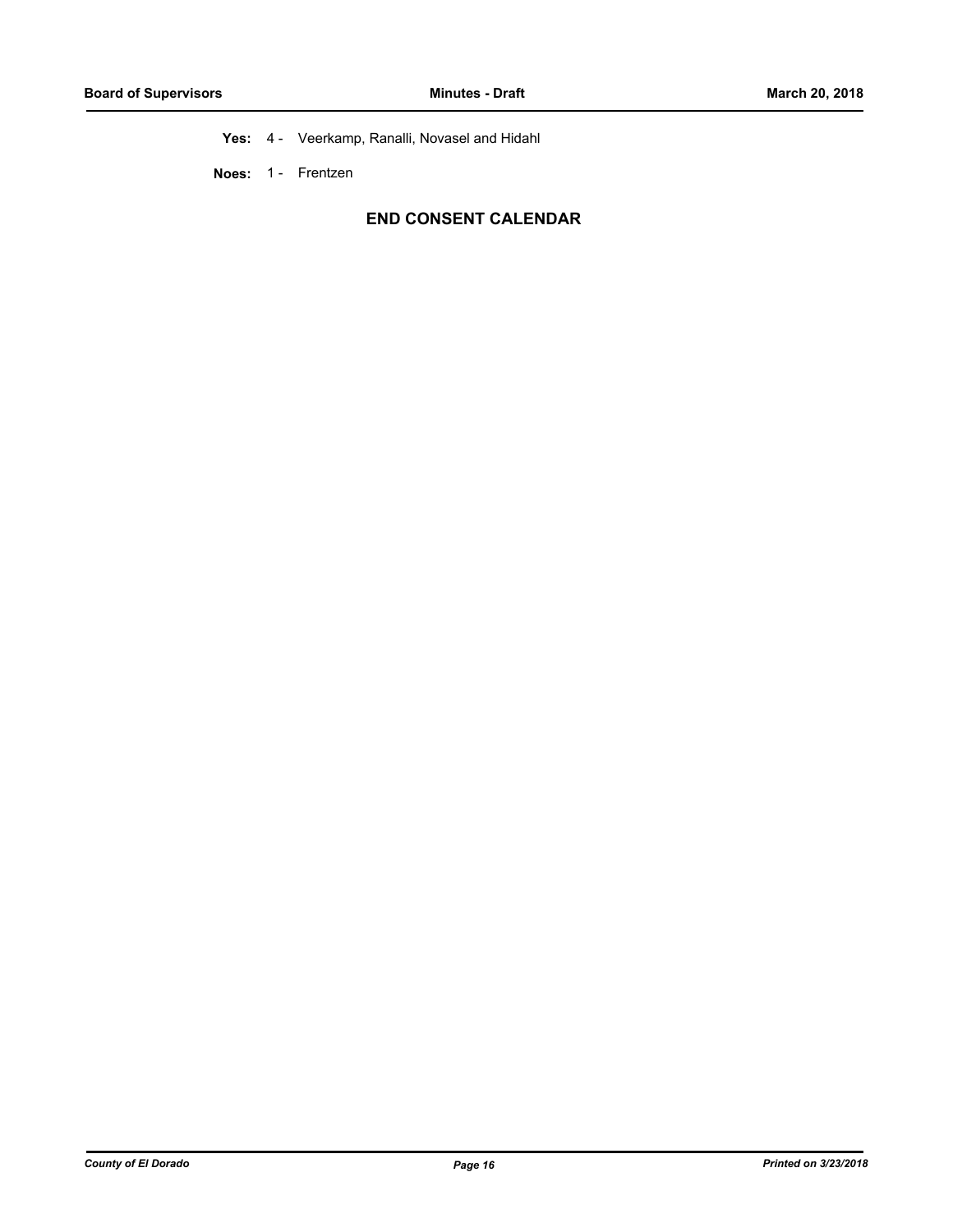# **DEPARTMENT MATTERS (Items in this category may be heard at any time)**

**32.** [18-0448](http://eldorado.legistar.com/gateway.aspx?m=l&id=/matter.aspx?key=23793) Chief Administrative Office recommending the Board receive and file a presentation from the Chief Administrative Office and Department of Transportation staff on the new transportation project update website. (Est. Time: 15 Min.) **Received and Filed. 33.** [18-0413](http://eldorado.legistar.com/gateway.aspx?m=l&id=/matter.aspx?key=23758) Chief Administrative Officer and Director of Human Resources recommending the Board: 1) Approve and authorize the Chair to sign Resolution **038-2018**: a) Authorizing Human Resources Department and the Payroll Division of the Auditor/Controller's Office to implement a one-time lump sum payment to all regular Unrepresented Management (UM) and Confidential (CO) employees paid in two \$750 installments, with the first payment in pay period 8 and the second \$750 payment in pay period 9. Employees that received a lump sum payment from previous bargaining group are excluded from receipt of this payment; and b) Establishing revised salaries for all UM and CO-Exempt employees. 2) Adopt and authorize the Chair to sign the revised Salary and Benefits Resolution **039-2018,** which covers all employees in the UD, EL, UM, and CO groups: a) Approving the optional benefit credit increase for all employees in the Unrepresented Department Head, Elected Officials, Unrepresented Management, and Confidential groups from \$6,000 to \$6,240; and b) Approving the elimination of the management leave cash out option for employees in the UM group and the special leave cash out option for CO-Exempt employees. (Est. Time: 10 Min.)

**FUNDING:** General Fund.

**A motion was made by Supervisor Hidahl, seconded by Supervisor Veerkamp to Approve this matter and Adopt Resolutions 038-2018 and 039-2018.**

**Yes:** 5 - Veerkamp, Frentzen, Ranalli, Novasel and Hidahl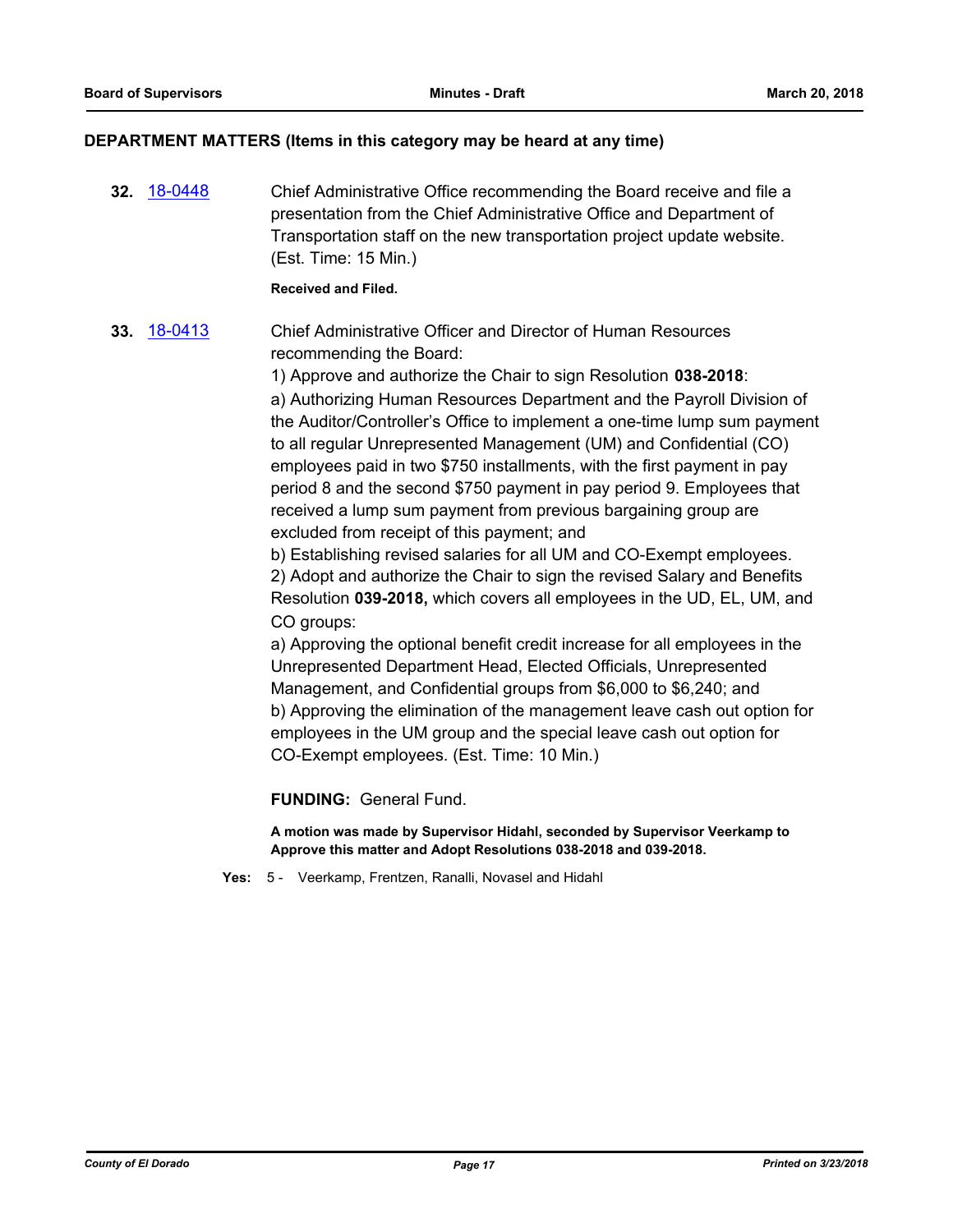**34.** [18-0445](http://eldorado.legistar.com/gateway.aspx?m=l&id=/matter.aspx?key=23790) Community Development Services, Planning and Building Department, recommending that the Board authorize the Department to enter into negotiations with the Scariot Family/ DeWolf Family Investment Ltd. Partnership or their designated representative as the property owner(s) of 51.23 acres (Assessor's Parcel Number 109-230-12) in Cameron Park and appoint Kyle Lassner, Department of Transportation Right of Way Supervisor, and/or Michael Nihan, Principal Planner, as the real estate negotiators for the property acquisition on behalf of the County. (Est. Time: 5 Min.)

*Public Comment: K. Payne*

**A motion was made by Supervisor Veerkamp, seconded by Supervisor Ranalli to Approve this matter and include the appointment of Kyle Lassner and Michael Nihan as the real estate negotiators for the property acquisition on behalf of the County.**

**Yes:** 5 - Veerkamp, Frentzen, Ranalli, Novasel and Hidahl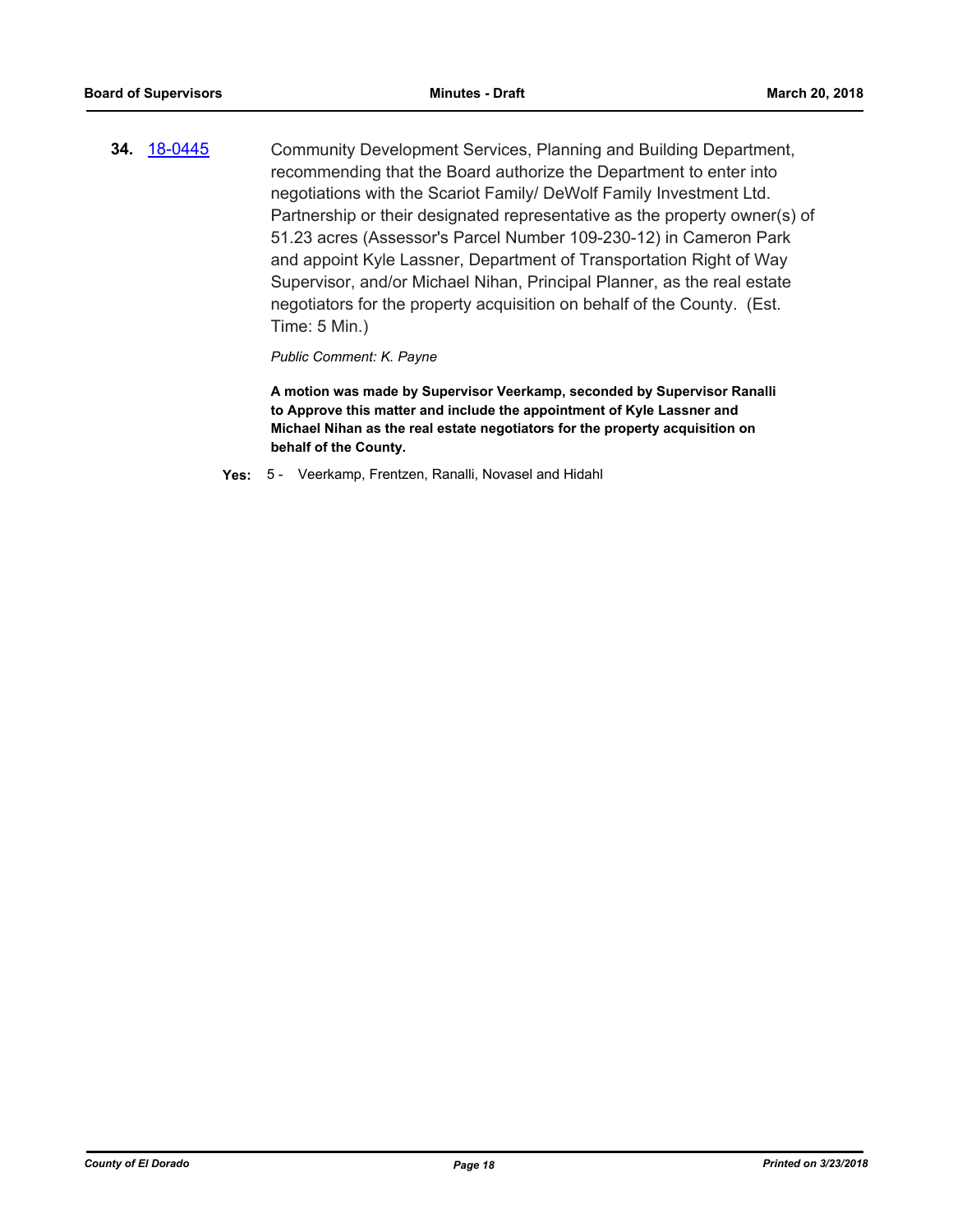| 35. | 18-0350 | Human Resources Department recommending the Board approve the<br>following: |
|-----|---------|-----------------------------------------------------------------------------|
|     |         | 1) Revised department-specific class specifications for the Board of        |
|     |         | Supervisors Department: Clerk of the Board of Supervisors, Deputy Clerk     |
|     |         | of the Board I/II, and Supervisor's Assistant;                              |
|     |         | 2) Revised department-specific class specifications for the Chief           |
|     |         | Administrative Office- Administration and Economic Development              |
|     |         | Divisions: Assistant Chief Administrative Officer, Management Analyst I/II  |
|     |         | (Title Change from CAO Administrative Analyst I/II), Chief Administrative   |
|     |         | Officer, Communications and Outreach Manager, Deputy Chief                  |
|     |         | Administrative Officer, and Principal Management Analyst (Title Change      |
|     |         | from Principal Administrative Analyst);                                     |
|     |         | 3) Revised department-specific class specifications for the Elections       |
|     |         | Department: Assistant Registrar of Voters, Elections Technician I/II, and   |
|     |         | <b>Precinct Planning Specialist;</b>                                        |
|     |         | 4) Revised department-specific class specifications for the Library         |
|     |         | Department: Director of Library Services, Early Childhood Literacy          |
|     |         | Specialist, Library Assistant I/II, Librarian I/II, Library Circulation     |
|     |         | Supervisor, Librarian Supervisor (Title Change from Supervisor              |
|     |         | Librarian), Library Systems Technician, Museum Administrator, and Sr.       |
|     |         | Library Assistant;                                                          |
|     |         | 5) Revised department-specific class specifications for the                 |
|     |         | Recorder-Clerk's Office: Assistant County Recorder, Microfilm/Imaging       |
|     |         | Technician I/II, Recorder-Clerk Services Supervisor, Recorder Document      |
|     |         | Examiner/Indexer I/II (Title Change from Recordable Document                |
|     |         | Examiner/Indexer I/II), and Sr. Recorder Document Examiner/Indexer          |
|     |         | (Combination and Title Change from two class specifications: Sr.            |
|     |         | Recordable Document Examiner and Sr. Recordable Document Indexer);          |
|     |         | 6) Revised department-specific class specification for the Veterans         |
|     |         | Department: Veterans Services Officer;                                      |
|     |         | 7) Newly-created County-wide Administrative Assistant I/II class            |
|     |         | specification;                                                              |
|     |         | 8) Revised County-wide class specifications: Administrative Analyst I/II,   |
|     |         | Administrative Technician, Executive Assistant, Fiscal Assistant I/II,      |
|     |         | Information Technology Department Coordinator, and Information              |
|     |         | <b>Technology Department Specialist;</b>                                    |
|     |         | 9) Adopt and authorize the Chair to sign Resolution 040-2018 to approve     |
|     |         | the following:                                                              |
|     |         | a) The Job Class Number (JCN), salary range, and bargaining unit for the    |
|     |         | Administrative Assistant I/II classification;                               |
|     |         | b) The upward reclassification/allocation for 1.0 FTE from Sr. Office       |
|     |         | Assistant to Administrative Assistant II (CO) in the CAO - Economic         |
|     |         | Development Division;                                                       |
|     |         | $r$ colocoification/allocotion for $4.0$ $\Box$ $\Box$ from Administrative  |

c) The reclassification/allocation for 1.0 FTE from Administrative Technician to Administrative Assistant II in the Elections Department and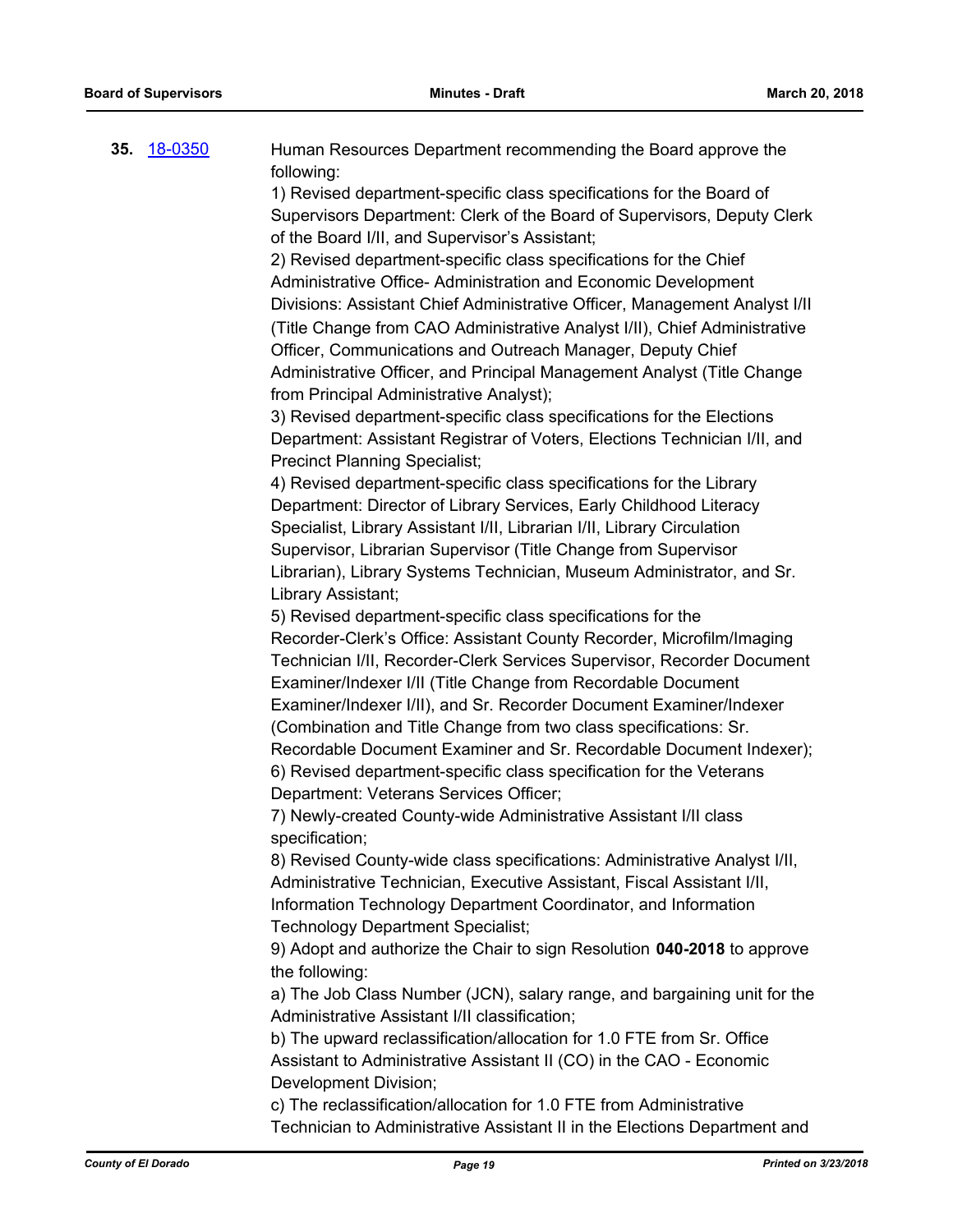Y-Rate the incumbent's salary;

d) The upwards reclassification/allocation for 1.0 FTE from Administrative Technician (CO) to Administrative Analyst II (CO) in the Library Department;

e) The classification title change from Principal Administrative Analyst to Principal Management Analyst;

f) The classification title change from Supervising Librarian to Librarian Supervisor;

g) The classification title change from Recordable Document

Examiner/Indexer I/II to Recorder Document Examiner/Indexer I/II;

h) The classification title change from Sr. Recordable Document Examiner and Sr. Recordable Document Indexer to Sr. Recorder Document Examiner/Indexer; and

i) The classification title change from CAO Administrative Analyst I/II to Management Analyst I/II. (Est. Time: 20 Min.)

**FUNDING:** Minor cost impact related to items 9.c. and 9.e., estimated at less than \$10,000 (General Fund)

*Public Comment: J. Copeland*

**A motion was made by Supervisor Hidahl, seconded by Supervisor Ranalli to Approve this matter and Adopt Resolution 040-2018.**

**Yes:** 5 - Veerkamp, Frentzen, Ranalli, Novasel and Hidahl

**36.** [18-0408](http://eldorado.legistar.com/gateway.aspx?m=l&id=/matter.aspx?key=23753) Human Resources Department and County Counsel recommending the Board:

> 1) Approve the retroactive Amendment I to Agreement for Services 398-S1610 (Fenix 758) with Renne Sloan Holtzman & Sakai, LLP to increase the not to exceed amount of the agreement by \$100,000, for a new total not to exceed amount of \$164,000, for services rendered during the contract period; and

> 2) Authorize the Chair to execute the Agreement Amendment. (Est. Time: 5 Min.)

**FUNDING:** Health and Human Services Agency.

**A motion was made by Supervisor Veerkamp, seconded by Supervisor Hidahl to Approve this matter. Supervisor Frentzen stated her No vote was due to the contract being** 

**retroactive.**

**Yes:** 4 - Veerkamp, Ranalli, Novasel and Hidahl

**Noes:** 1 - Frentzen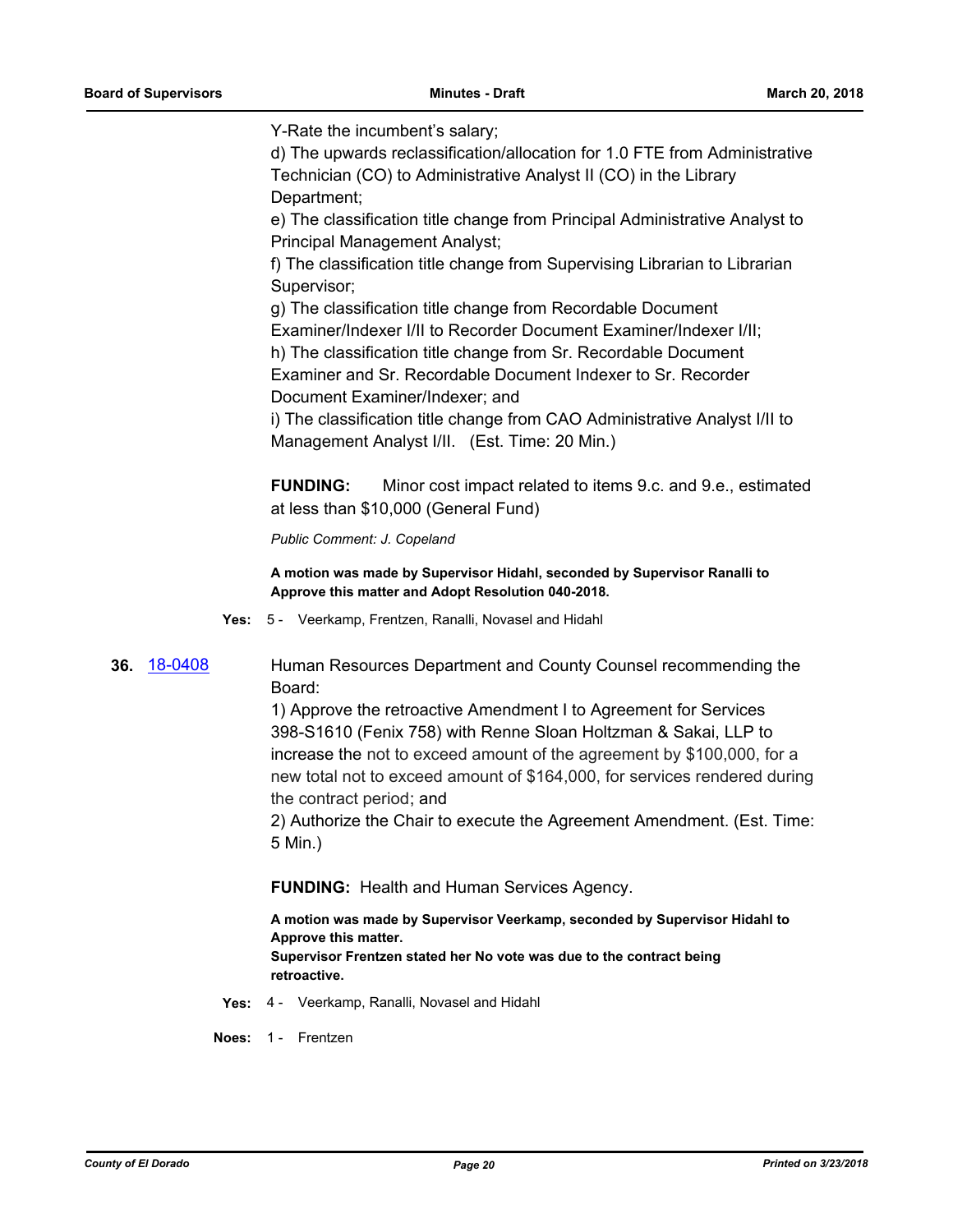# **10:00 A.M. - TIME ALLOCATION**

**37.** [18-0411](http://eldorado.legistar.com/gateway.aspx?m=l&id=/matter.aspx?key=23756) Supervisor Ranalli recommending the Board: 1) Welcome William E. Schultz, County of El Dorado Veterans Affairs Director to provide the Board with the history that led to the establishment of "National Vietnam War Veterans Day" as part of the effort to ensure proper recognition of the sacrifices that veterans and their families made during the Vietnam War; and 2) Approve and authorize the Chair to sign a Proclamation recognizing March 29, 2018, as "National Vietnam War Veterans Day." (Est. Time: 5 Min.) **Supervisor Ranalli read the proclamation.**

**A motion was made by Supervisor Veerkamp, seconded by Supervisor Hidahl to Approve this matter.**

- **Yes:** 5 Veerkamp, Frentzen, Ranalli, Novasel and Hidahl
- **38.** [18-0394](http://eldorado.legistar.com/gateway.aspx?m=l&id=/matter.aspx?key=23739) Health and Human Services Agency recommending the Board receive an update on the County Strategic Plan Goal - "Healthy Communities: Improved health, well-being and self-sufficiency of El Dorado County communities, residents and visitors." (Est. Time: 1 Hr.)

**FUNDING:** N/A

**Received and Filed.**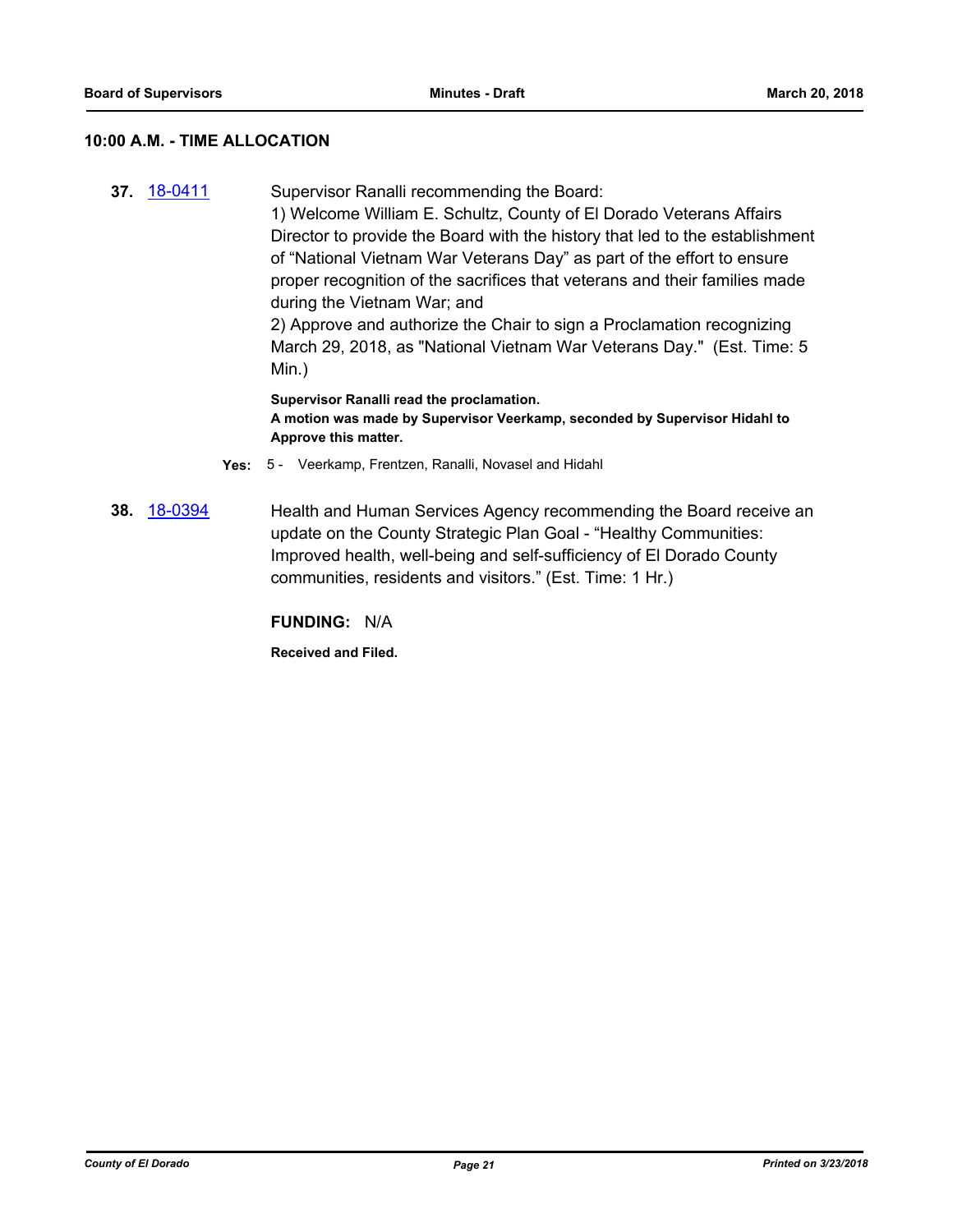# **1:30 P.M. - TIME ALLOCATION**

**39.** [18-0376](http://eldorado.legistar.com/gateway.aspx?m=l&id=/matter.aspx?key=23721) HEARING - To consider final adoption of the Meyers Area Plan, replacing the existing Meyers Community Plan, which currently serves as the comprehensive land use and zoning plan for the community of Meyers, consistent with the Lake Tahoe Regional Plan and the El Dorado County General Plan; and Planning staff recommending the Board take the following actions:

1) Adopt the Meyers Area Plan;

2) Approve the joint California Environmental Quality Act and Tahoe Regional Planning Agency environmental document consisting of an Initial Study/Mitigated Negative Declaration and Initial Environmental Checklist/Finding of No Significant Effect;

3) Approve Resolution **036-2018** to amend the General Plan; and 4) Approve Ordinance **5082** to revise the County Zoning Ordinance-Title 130. (Est. Time: 15 Min.)

**Supervisor Ranalli opened the public hearing. A motion was made by Supervisor Veerkamp, seconded by Supervisor Ranalli to Approve this matter and Adopt Resolution 036-2018 and Ordinance 5082.**

- **Yes:** 4 Veerkamp, Frentzen, Ranalli and Hidahl
- **Recused:** 1 Novasel
- **40.** [18-0232](http://eldorado.legistar.com/gateway.aspx?m=l&id=/matter.aspx?key=23574) The Board is asked to consider a request from the El Dorado Hills County Water District ("District") to adopt and authorize the Chair to sign Resolution **041-2018** revising development impact mitigation fees for the El Dorado Hills Fire Department. (Est. Time: 15 Min.)

*Public Comment: J. Harn, D. Manning*

**A motion was made by Supervisor Hidahl, seconded by Supervisor Ranalli to Adopt Resolution 041-2018 and direct the Fire Ad Hoc to meet with the Fire Advisory Board of the Fire Chiefs Association Representatives to discuss the component of economic development in regards to development impact mitigation fees.**

**Yes:** 5 - Veerkamp, Frentzen, Ranalli, Novasel and Hidahl

# **3:00 P.M. - TIME ALLOCATION (See next page)**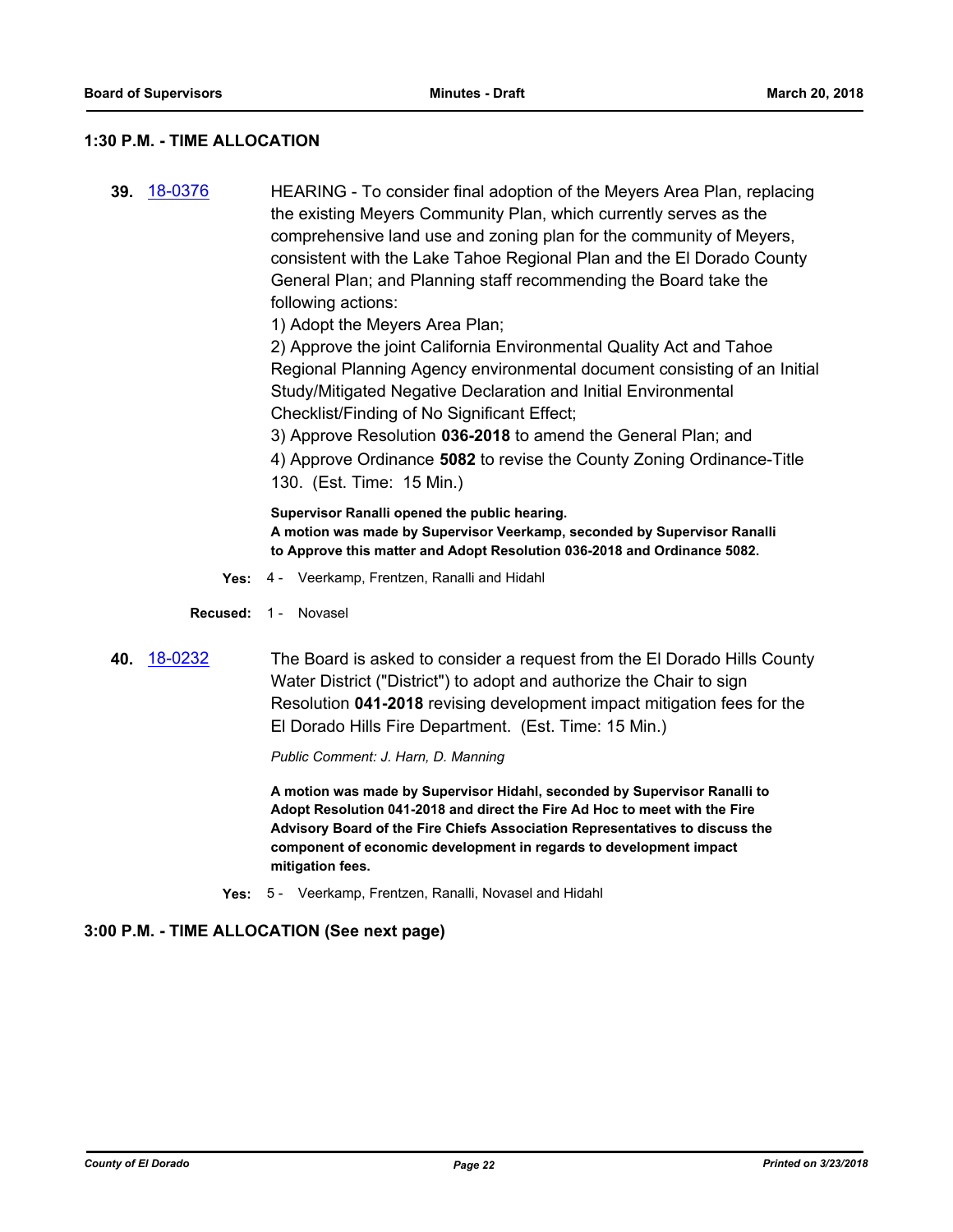| 41. <u>18-0367</u> | HEARING - To consider the Planning Commission's recommendation on<br>the Piedmont Oak Estates Project (Rezone Z12-0010/Planned<br>Development PD12-0002/Tentative Subdivision Map TM12-1510) on<br>property identified by Assessor's Parcel Numbers 051-550-40,<br>051-550-58, 051-550-48, and 051-550-51, consisting of 25.86 acres, in<br>the Diamond Springs area, submitted by Jim Davies and Terri Chang;<br>and staff recommending the Board take the following actions:<br>1) Adopt the Mitigated Negative Declaration based on the Re-Circulated<br>Initial Study prepared by staff;<br>2) Adopt the Mitigation Monitoring Reporting Program in accordance with<br>California Environmental Quality Act Guidelines Section 15074(d),<br>incorporated as Conditions of Approval;<br>3) Approve Z12-0010 rezoning portions of the following, based on the<br>Findings presented:<br>a) Assessor's Parcel Number 051-550-58: Approximately 5.05 acres of<br>Single Unit Residential-Planned Development to Open Space-Planned<br>Development; and approximately 0.24 acre of Single Unit<br>Residential-Planned Development to Community Commercial-Planned<br>Development;<br>b) Assessor's Parcel Number 051-550-40: Approximately 1.44 acres of<br>Single Unit Residential-Planned Development to Open Space-Planned<br>Development;<br>c) Assessor's Parcel Number 051-550-48: Approximately 0.57 acre of<br>Single Unit Residential-Planned Development to Open Space-Planned<br>Development; and<br>d) Assessor's Parcel Number 051-550-51: Approximately 1.22 acres of<br>Single Unit Residential-Planned Development to Open Space-Planned<br>Development;<br>4) Approve Planned Development PD12-0002 establishing the official<br>Development Plan for Piedmont Oak Estates Subdivision based on the<br>Findings and subject to the Conditions of Approval;<br>5) Approve Tentative Subdivision Map TM12-1510 consisting of 75<br>residential lots (20 custom and 55 clustered), one lift station lot, one road<br>lot, 12 private access lots, six open space lots, one commercial lot, and<br>seven remainder lots, based on the Findings and subject to the<br>Conditions of Approval;<br>6) Approve the Design Waiver for the construction of sidewalks on both |
|--------------------|------------------------------------------------------------------------------------------------------------------------------------------------------------------------------------------------------------------------------------------------------------------------------------------------------------------------------------------------------------------------------------------------------------------------------------------------------------------------------------------------------------------------------------------------------------------------------------------------------------------------------------------------------------------------------------------------------------------------------------------------------------------------------------------------------------------------------------------------------------------------------------------------------------------------------------------------------------------------------------------------------------------------------------------------------------------------------------------------------------------------------------------------------------------------------------------------------------------------------------------------------------------------------------------------------------------------------------------------------------------------------------------------------------------------------------------------------------------------------------------------------------------------------------------------------------------------------------------------------------------------------------------------------------------------------------------------------------------------------------------------------------------------------------------------------------------------------------------------------------------------------------------------------------------------------------------------------------------------------------------------------------------------------------------------------------------------------------------------------------------------------------------------------------------------------------------------------------------------------------------------------------------------------------|
|                    | sides of the road with reduced widths from 8-foot to 6-foot (along<br>Commercial area frontage) and 6-foot to 4-foot (along residential<br>subdivision);                                                                                                                                                                                                                                                                                                                                                                                                                                                                                                                                                                                                                                                                                                                                                                                                                                                                                                                                                                                                                                                                                                                                                                                                                                                                                                                                                                                                                                                                                                                                                                                                                                                                                                                                                                                                                                                                                                                                                                                                                                                                                                                           |
|                    | 7) Delete Condition of Approval 15 and amend Conditions of Approval 18<br>and 20 as identified in the Staff Memo dated February 27, 2018; and<br>8) Adopt Ordinance 5055 for said rezone. (Supervisorial District 3) (Est.<br>Time: 45 Min.)                                                                                                                                                                                                                                                                                                                                                                                                                                                                                                                                                                                                                                                                                                                                                                                                                                                                                                                                                                                                                                                                                                                                                                                                                                                                                                                                                                                                                                                                                                                                                                                                                                                                                                                                                                                                                                                                                                                                                                                                                                       |
|                    | Public Comment: J. Hansen, K. Payne, G. Ervin                                                                                                                                                                                                                                                                                                                                                                                                                                                                                                                                                                                                                                                                                                                                                                                                                                                                                                                                                                                                                                                                                                                                                                                                                                                                                                                                                                                                                                                                                                                                                                                                                                                                                                                                                                                                                                                                                                                                                                                                                                                                                                                                                                                                                                      |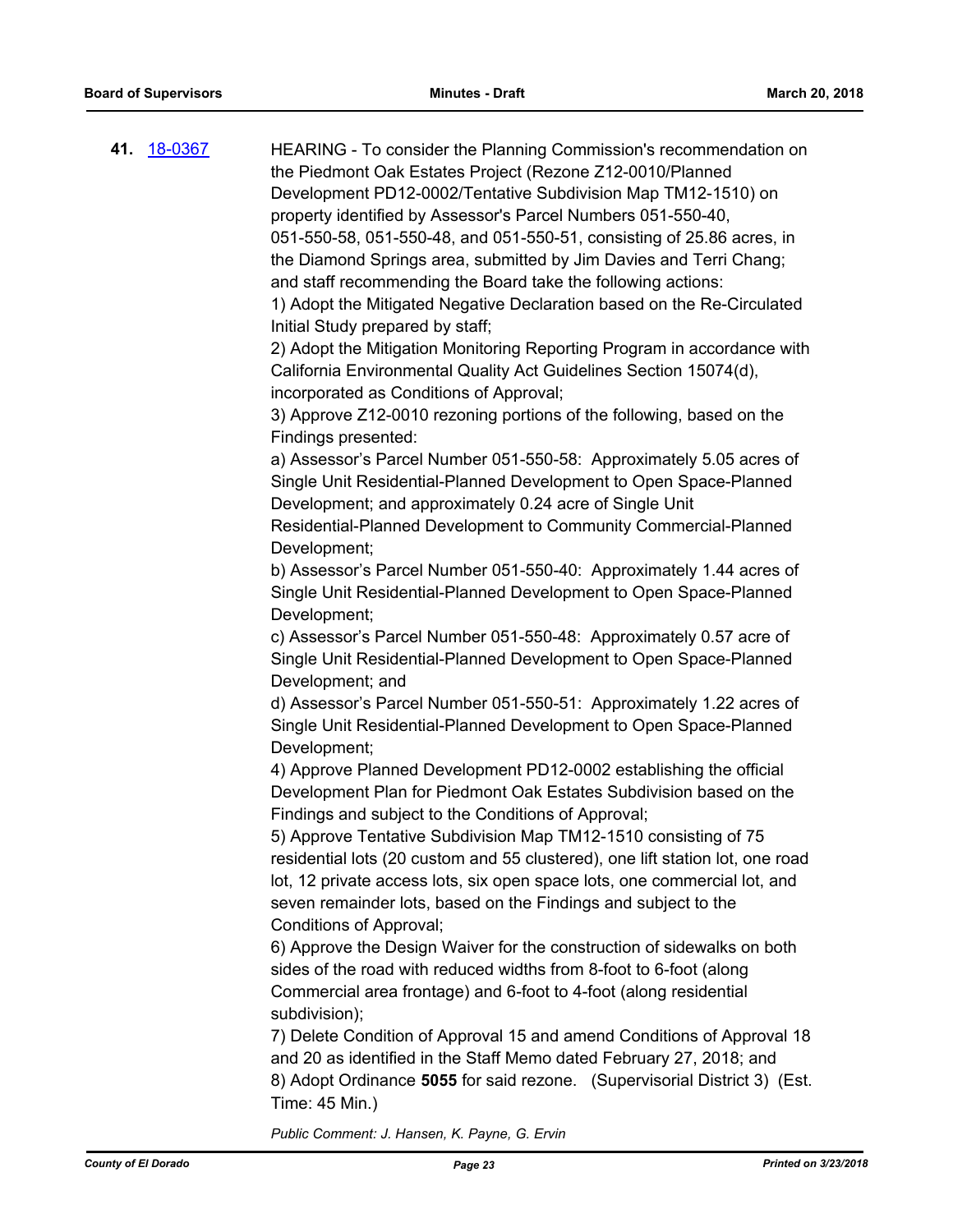**Supervisor Ranalli opened the public hearing. A motion was made by Supervisor Veerkamp, seconded by Supervior Hidahl to Approve this matter and Adopt Ordinance 5055. Supervisor Frentzen registered a No vote on item 6 of this matter regarding the Design Waiver.**

#### **ITEMS TO/FROM SUPERVISORS**

**Supervisor Hidahl reported on the following: Nomadic Shelter meeting. Commission on Aging meeting in El Dorado Hills. Parks and Recreation Commission meeting. Buckeye School District traffic impediments.**

**Supervisor Frentzen reported on the following: Local Agency Formation Commission legislative meeting. Functional Budget meeting. Persian New Year.**

**Supervisor Veerkamp reported on the following: El Dorado Water and Power Agency and Water Agency meetings. SOFAR meeting. Eskaton event. World of Outlaws event rescheduled. Rocky Mountain Health Foundation event. Wild Turkey Federation banquet. Biomass facility presentation.**

**Supervisor Novasel reported on the following: California Tahoe Conservancy meeting. Cannabis Ad Hoc meeting. Meyers Area Plan. Two by Two Ad Hoc meeting. Roundtable with Chief Administrative Officer. Crab feed with the Rotary. Business Exposition. Vacation Home Rental meeting.**

**Supervisor Ranalli reported on the following: Rural County Representatives of California meeting. Georgetown Rotary roundtable. Upcoming Cool roundtable. Mountain Counties Association meeting. Music on the Divide. Cannabis Ad Hoc meeting.**

### **CAO UPDATE**

**Don Ashton, Chief Administrative Officer, reported on the following: Department Head meeting. Public Safety Facility ground breaking ceremony.**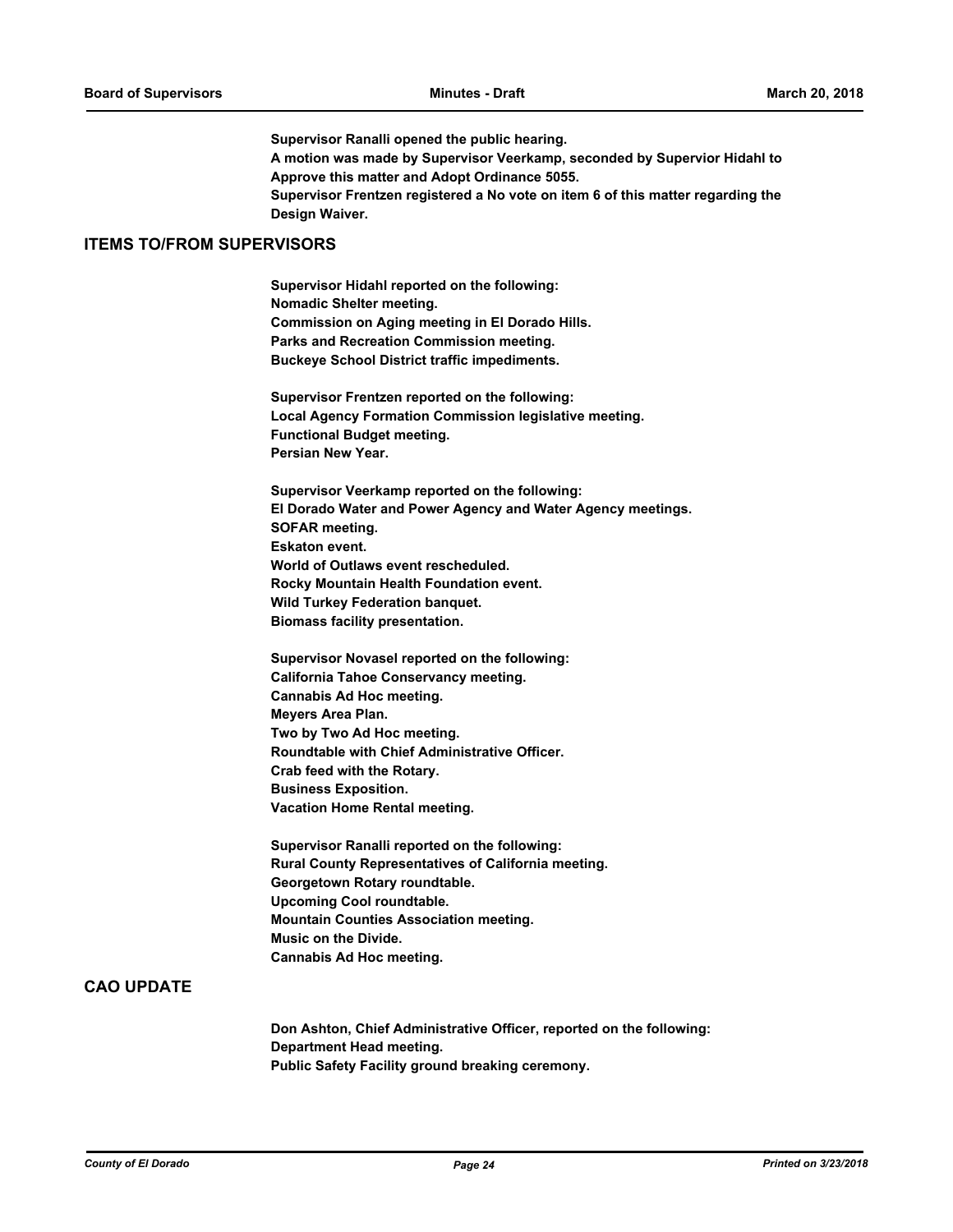# **ADJOURNED AT 4:25 P.M.**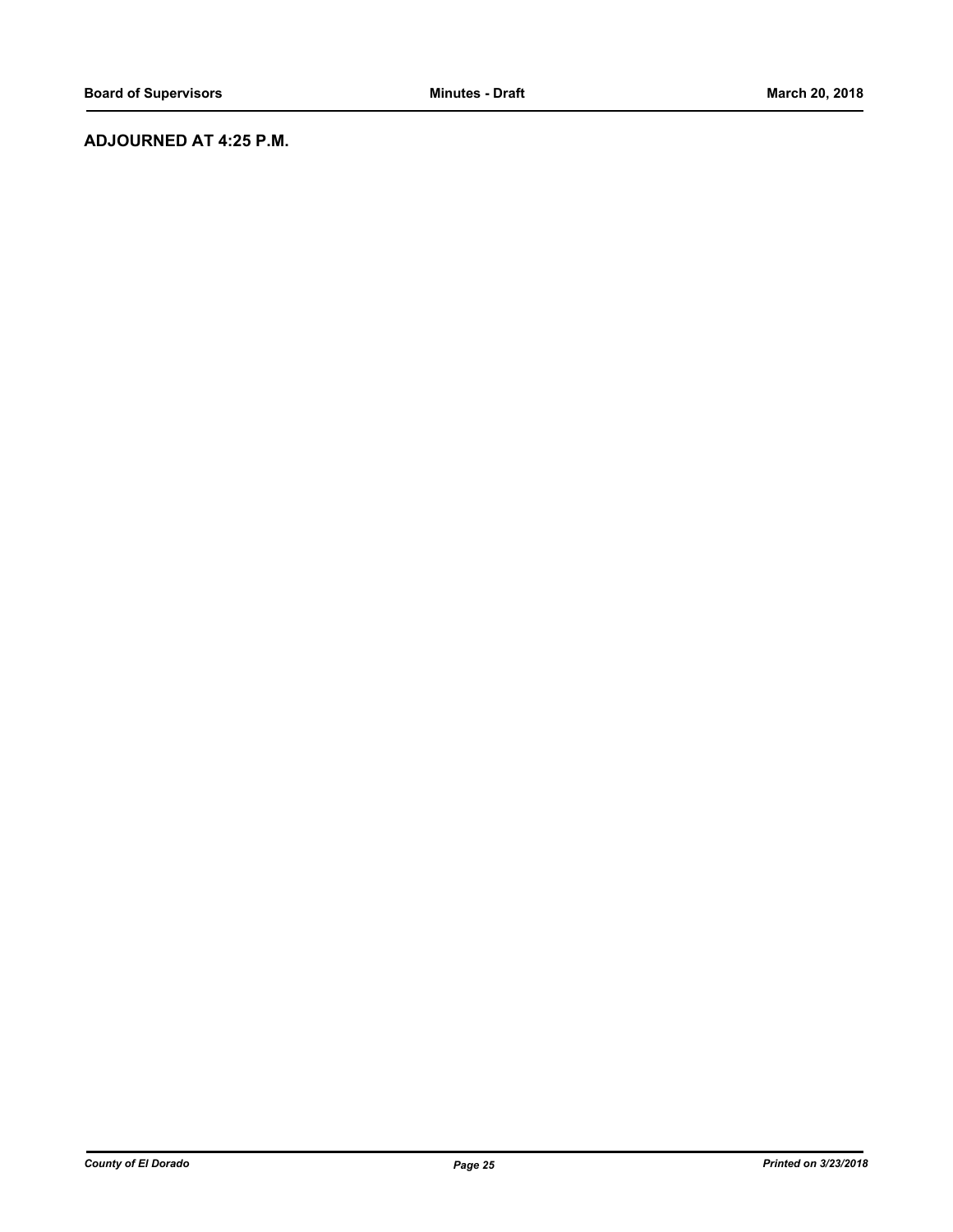# **CLOSED SESSION**

**42.** [18-0435](http://eldorado.legistar.com/gateway.aspx?m=l&id=/matter.aspx?key=23780) **Pursuant to Government Code Section 54956.8 - Conference with Real Property Negotiator**: This body will hold a closed session to give instructions to its negotiator regarding the real property known as Assessor's Parcel Number 323-400-16-100 consisting of approximately 48 acres: 50% Betty J. Oetting as Surviving Trustee of the ARTHUR V. OETTING and BETTY J. OETTING REVOCABLE TRUST dated 4/23/2013; 50% Gary C. Oetting and Barba E. Oetting as Trustees of the OETTING FAMILY TRUST dated 1/16/2002. Instructions to El Dorado County's negotiator will concern price and terms of payment. Chief Administrative Officer, or designee, will be the negotiator on behalf of El Dorado County. The parties with whom El Dorado County's negotiator may negotiate are those parties identified above and their agents and successors. (Est. Time: 15 Min.)

**No Action Reported. All five Supervisors participated.**

**43.** [18-0437](http://eldorado.legistar.com/gateway.aspx?m=l&id=/matter.aspx?key=23782) **Pursuant to Government Code Section 54956.9(d)(1)- Existing Litigation**. Title: Workers' Compensation Claim Settlement. Jeff Elsman v. County of El Dorado, York Risk Services Group, Inc., Claim ELAG-548628. (Est. Time: 10 Min.)

**No Action Reported. All five Supervisors participated.**

**44.** [18-0443](http://eldorado.legistar.com/gateway.aspx?m=l&id=/matter.aspx?key=23788) **Pursuant to Government Code Section 54956.8 - Conference with Real Property Negotiator**: This body will hold a closed session to give instructions to its negotiator for the acquisition of approximately 51.23 acres commonly known as Assessor's Parcel Number 109-230-12 in Cameron Park. Property owners: Scariot Family Limited Partnership and DeWolf Family Investment Limited Partnership. Instructions to El Dorado County's negotiator will concern price and terms of payment. Kyle Lassner, Department of Transportation and/or Michael Nihan, Planning Department, will be the negotiators on behalf of El Dorado County. The parties with whom El Dorado County's negotiators may negotiate are those parties identified above and their agents and successors. (Est. Time: 10 Min.)

**No Action Reported. All five Supervisors participated.**

**45.** [18-0385](http://eldorado.legistar.com/gateway.aspx?m=l&id=/matter.aspx?key=23730) **Pursuant to Government Code Section 54957- Public Employee Performance Evaluation.** Title: Director of Information Technologies. (Est. Time: 20 Min.)

> **All five Supervisors participated. The Board unanimously voted to increase the Director of Information Technologies from Step 4 to Step 5 for the new monthly salary of \$13,370.93 effective March 31, 2018,**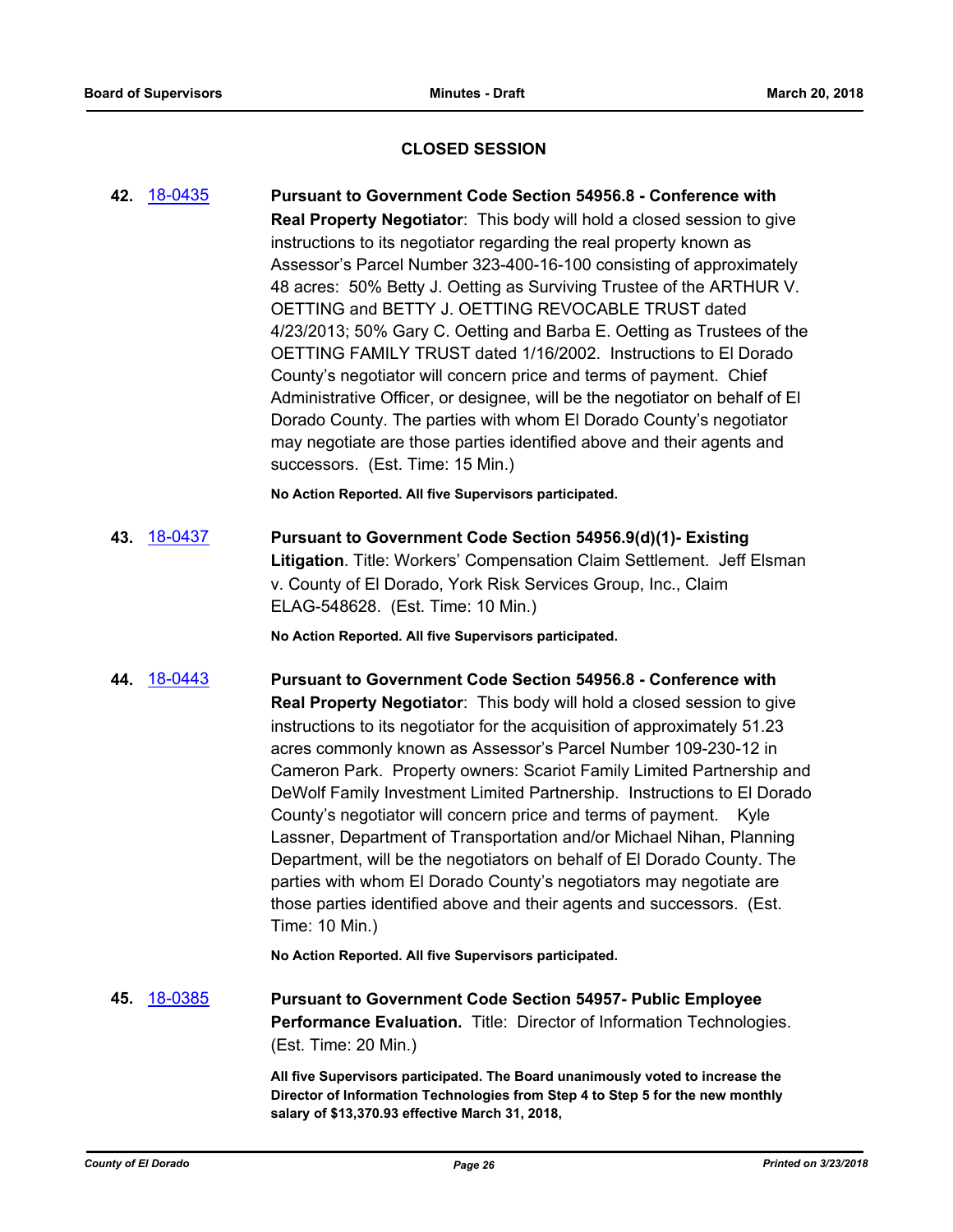On August 19, 2003, the Board adopted the following protocol: It is a requirement that all speakers, County staff and the public, when approaching the podium to make a visual presentation to the Board of Supervisors, must provide the Clerk with the appropriate number of hard copies of the presentation for Board members and the audience.

Digital Recordings of regular, Tuesday Board of Supervisors meeting are BROADCAST ON CABLE TV as follows:

West Slope - Comcast - Channel 15, Wednesday at 1:00 P.M. (day after Tuesday meeting) and Tuesday at 7:00 A.M. (One week after previous Tuesday Meeting)